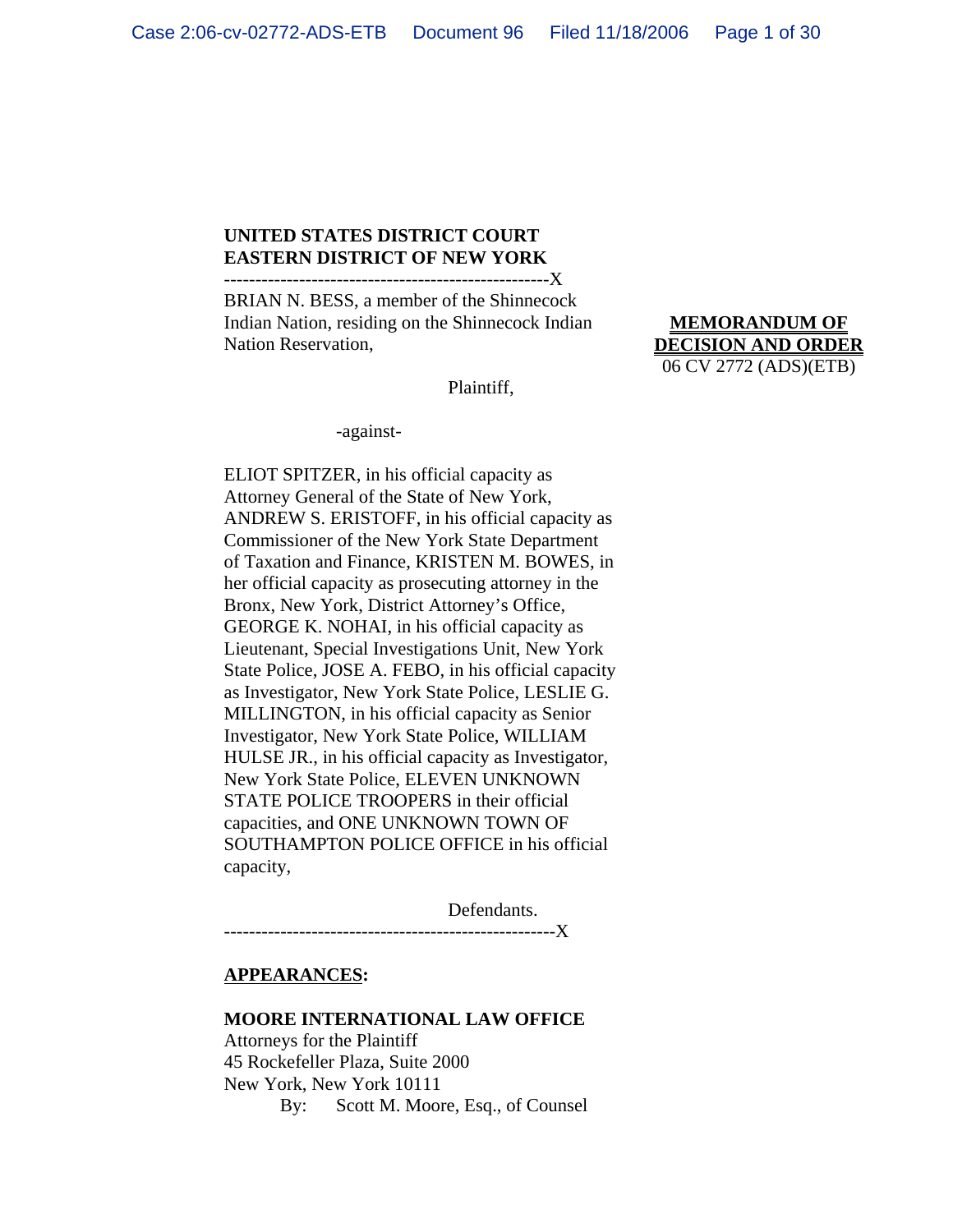# **ELIOT SPITZER STATE OF NEW YORK OFFICE OF THE ATTORNEY GENERAL**

Attorney for the State Defendants 200 Old County Road, Suite 460 Mineola, New York 11545-1403

By: Ralph Pernick, Assistant Attorney General

## **MICHAEL A. CARDOZO CORPORATION COUNSEL OF THE CITY OF NEW YORK** Attorney for the Defendant Kristen M. Bowes 100 Church Street New York, New York 10007 By: Jennifer L. Rubin, Esq. Leticia J. Santiago, Esq., of Counsel

## **NO APPEARANCE**:

The Defendants George K. Nohai and Leslie G. Millington

## **SPATT, District J.**

Brian N. Bess (the "plaintiff") commenced this action against Eliot Spitzer,

Andrew S. Eristoff, Jose A. Febo, William Hulse, Jr. (collectively, the "State

Defendants"), George K. Nohai ("Nohai"), Leslie G. Millington ("Millington"),

Kristen M. Bowes ("Bowes"), and certain unnamed police officers seeking declaratory

and injunctive relief related to the search of his premises, the seizure of his property,

and his arrest and currently pending criminal prosecution in the Supreme Court of the

State of New York, Bronx County.

Presently there are five applications before the Court: (1) a motion by the plaintiff for a preliminary injunction enjoining his state court criminal prosecution;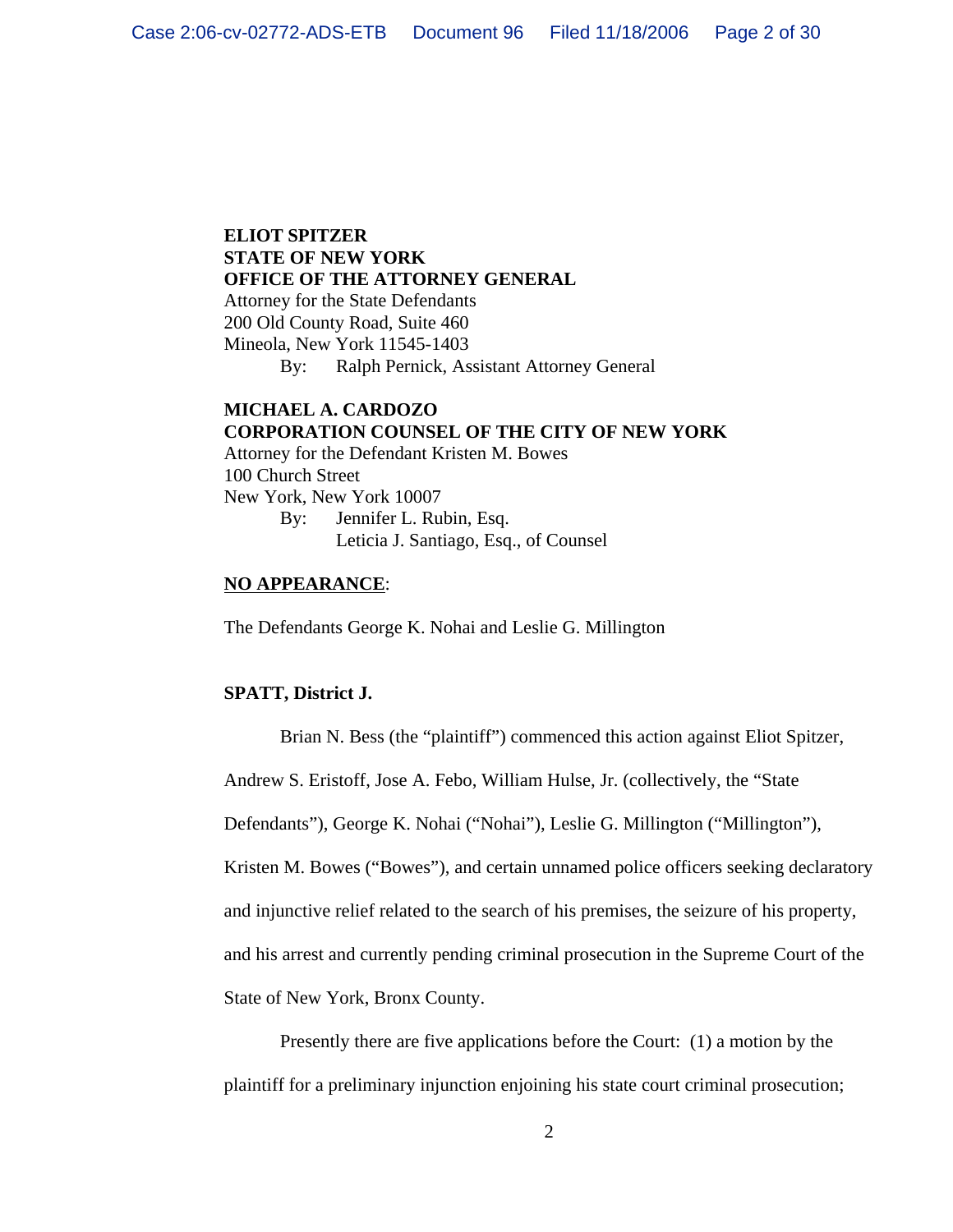(2) a motion by the State Defendants to dismiss the complaint for lack of subject matter jurisdiction pursuant to Rule 12(b)(1) of the Federal Rules of Civil Procedure ("Fed. R. Civ. P.") and for failure to state a claim pursuant to Fed. R. Civ. P.  $12(b)(6)$ ; and (3) a motion by the defendant Bowes for judgment on the pleadings pursuant to Fed. R. Civ. P. 12(c); (4) a motion by the plaintiff for a temporary restraining order; and (5) a request by the plaintiff for a pre-summary judgment motion conference. The defendants Nohai and Millington have not appeared in the action. On November 17, 2006, the Court heard oral arguments on the various applications.

#### **I. BACKGROUND**

#### **A. The Plaintiff's Arrest**

The plaintiff is a member of the Shinnecock Indian Nation. The plaintiff resides at 12 Old Soldiers Road, Southampton, New York, which is located on the Shinnecock Indian Nation Reservation in eastern Long Island.

On or about August 25, 2005, a grand jury in Bronx County, New York indicted the plaintiff for violating certain provisions of the New York State Tax Law and the New York City Administrative Code (the "Indictment"). The specific provisions of the New York State Tax Law and the New York City Administrative Code under which the plaintiff is charged make it a felony to willfully avoid the payment of taxes on ten thousand cigarettes or more, and to possess or transport for the purpose of sale certain amounts of cigarettes in packaging that does not bear a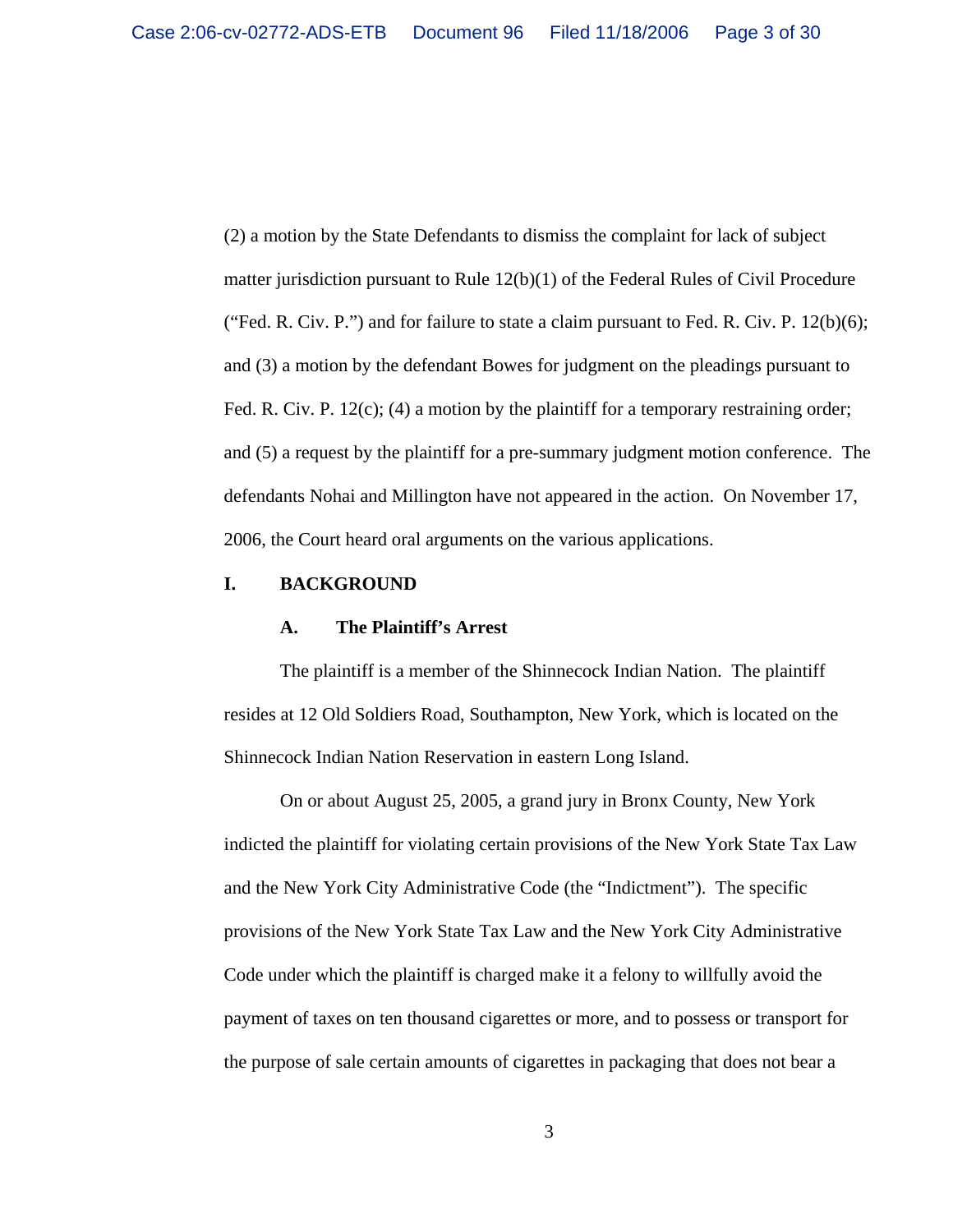lawful New York State tax stamp. See N.Y. Tax Law  $\S$ § 1814(a)(2), 1814(e)(2)

(McKinney 1999); N.Y. City Admin. Code §§ 11-4012(a)(2), 11-4012(c).

On or about August 29, 2005, the defendants Nohai, Febo, Millington, Hulse, Jr., and the unidentified officers appeared at the plaintiff's on-reservation premises for the purpose of executing a search warrant issued by a Bronx County judge. The search warrant authorized the officers to search for and seize the following:

Untaxed cigarettes, counterfeit New York State tax stamps, counterfeit cigarettes, as well as various business records and documents reflecting the illegal possession, distribution, sale and/or proceeds of the same, including but not limited to invoices receipts, United States Currency, accounting ledgers, and any other document relating thereto.

During the execution of the search warrant at the plaintiff's residence, the defendants seized "[a]pproximately 145 cases of cigarette tobacco products, approximately \$48,711 cash, a .40 caliber handgun, and [a] .357 handgun." Compl. ¶ 18. It is not clear whether the plaintiff was present at the time of the search.

On or about September 30, 2005, certain defendants returned to the plaintiff's on-reservation premises with a warrant for the plaintiff's arrest. The defendants arrested the plaintiff, who was arraigned in Supreme Court, Bronx County. The plaintiff has apparently been released on \$500,000 bond.

## **B. The Plaintiff's Article 78 Proceeding**

On or about September 7, 2005, the plaintiff commenced an Article 78 proceeding in the Supreme Court, Albany County under index number 5440-05. The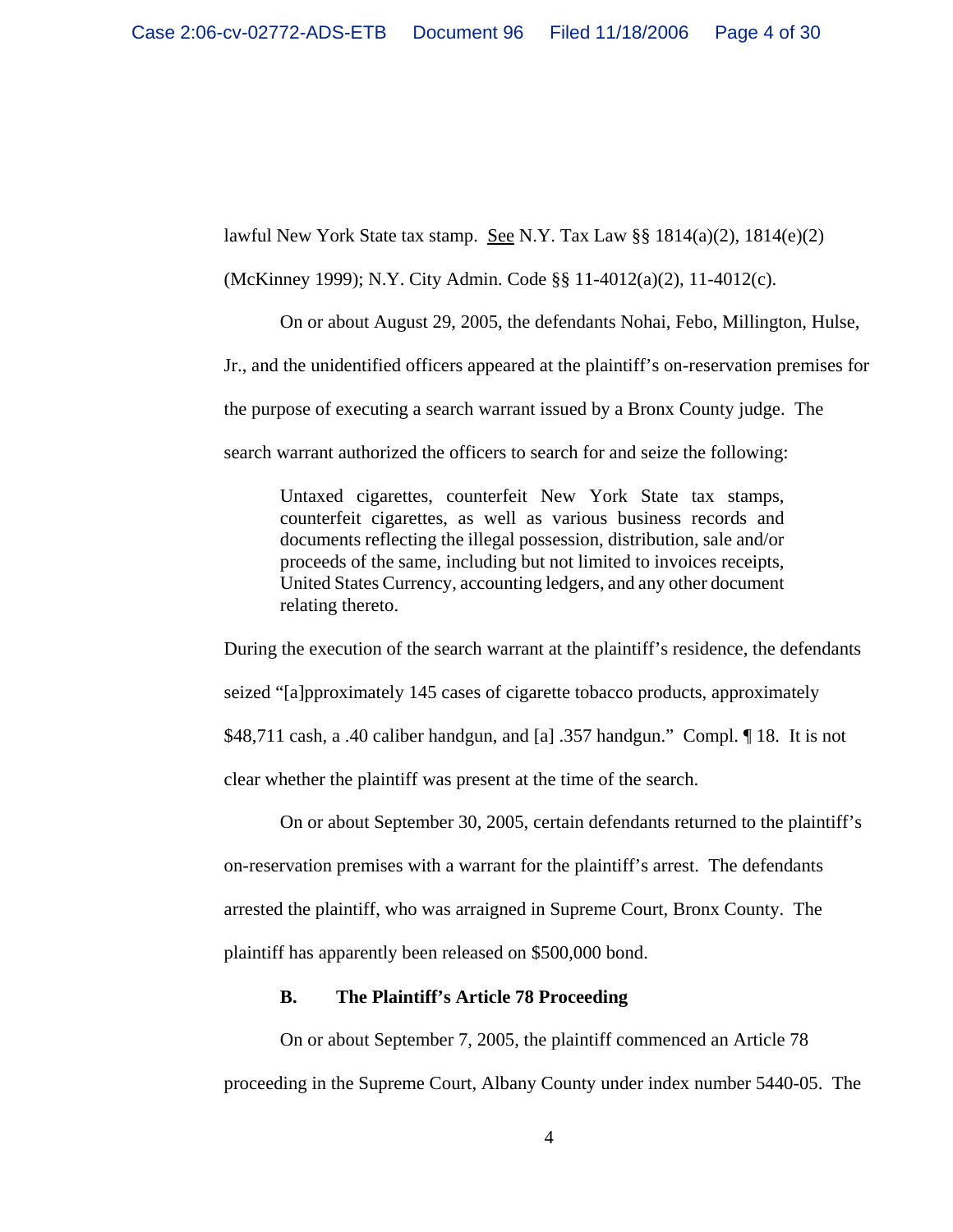plaintiff commenced this proceeding after the search of his premises and the seizure of his property, but prior to his arrest. Through this proceeding the plaintiff sought to invalidate the Indictment and search warrant issued as to him; to stay the enforcement of the warrant issued for his arrest; and to enjoin any further criminal proceedings against him in Bronx County. In addition, the plaintiff sought a declaratory judgment that the New York tax laws do not apply to him, and that the courts of New York acted in excess of their jurisdiction by subjecting him to New York criminal process. The plaintiff's asserted right to this relief was based on the Fort Albany Treaty of 1664, and 18 U.S.C. §§ 1151-1170, which sets forth criminal provisions relating specifically to Native American Indians.

On December 29, 2005, Supreme Court Justice George B. Ceresia, Jr. denied the plaintiff's Article 78 petition. See Bess v. Spitzer, No. 5440-05 (N.Y. Sup. Ct. Albany County Dec. 29, 2005). Justice Ceresia held that (1) the plaintiff lacked standing to sue under the Fort Albany Treaty of 1664; (2) the plaintiff failed to join the Shinnecock tribe as a necessary party; (3) pursuant to 25 U.S.C. § 232, the State of New York has concurrent jurisdiction with the Federal Government to enforce New York's criminal laws against Indians on Indian reservations within the State of New York; and (4) that the plaintiff has an adequate alternative remedy to assert these claims as defenses in his criminal action. Apparently, the plaintiff did not appeal the denial of his Article 78 petition and his time to do so has expired.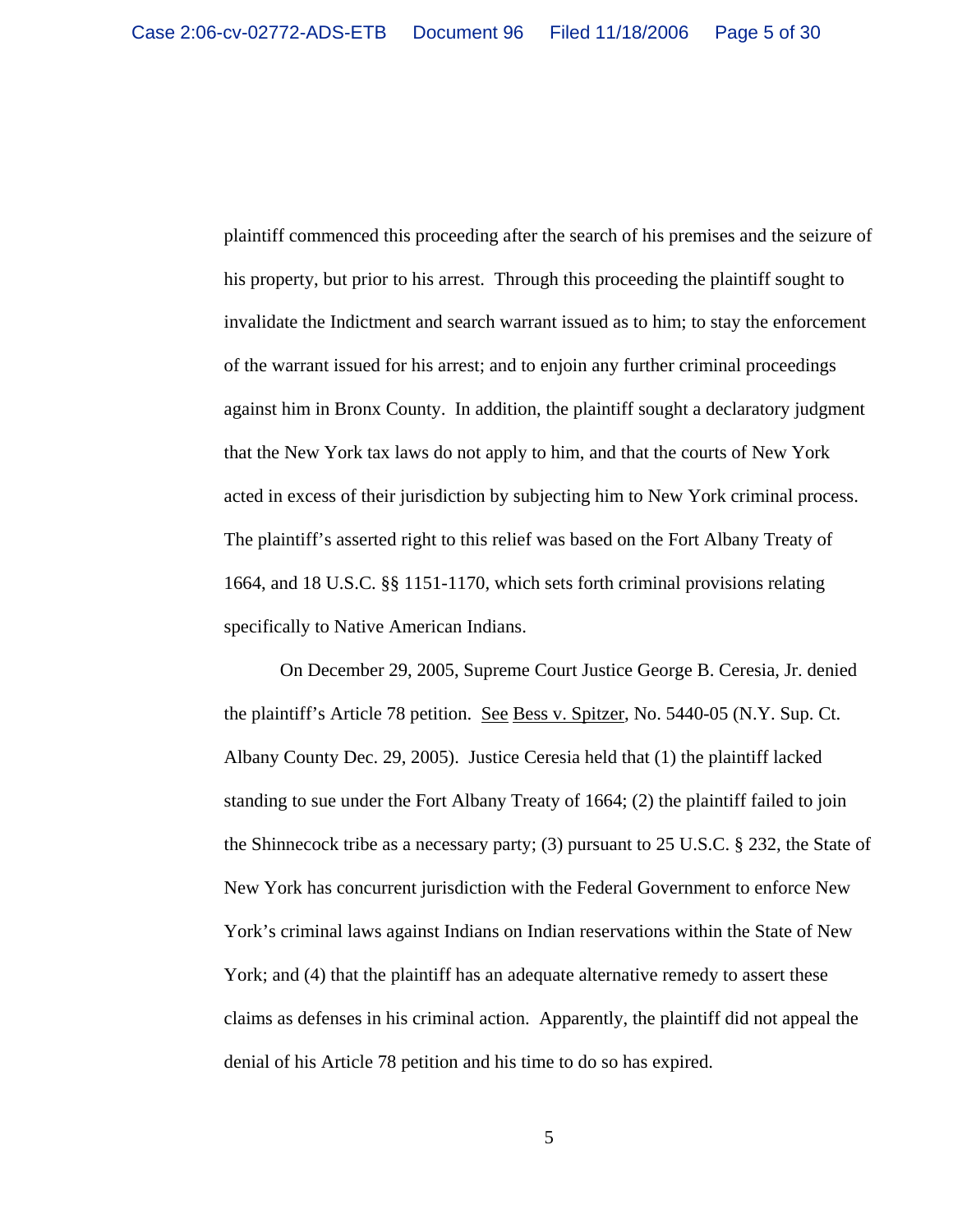### **C. The Plaintiff's Motion to Dismiss the Indictment**

In or about November, 2005, the plaintiff made a motion to dismiss the Indictment in Bronx County. Essentially, the plaintiff's motion to dismiss advanced the same arguments that the plaintiff made in his Article 78 proceeding, and that he makes here in support of his motion for a preliminary injunction and in opposition to the defendants' motions to dismiss. These arguments are, that as a Shinnecock Indian he is immune from criminal prosecution by the State of New York for alleged violations of the New York State and City tax codes; and that based on this immunity the courts of Bronx County were without jurisdiction to issue warrants for the search of his home on the Shinnecock reservation and for his arrest, or to continue to prosecute him for his alleged activity. On May 24, 2006, Justice Steven L. Barrett denied the plaintiff's motion to dismiss the Indictment. See People v. Bess, Indictment No. 90097/2005, at 13-15 (N.Y. Sup. Ct. Bronx County July 20, 2006).

Justice Barrett concluded, among other things, that (1) 25 U.S.C. § 232 remains valid and permits the State of New York to assert jurisdiction over the criminal activity of a Shinnecock Indian committed on, as well as off, the Shinnecock reservation; (2) the plaintiff had no basis to claim that the State of New York cannot proscribe the sale of un-stamped or fraudulently stamped cigarettes to non-tribe members during transactions conducted both on and off the reservation; (3) the courts of Bronx County had the authority to issue a warrant for the search of the plaintiff's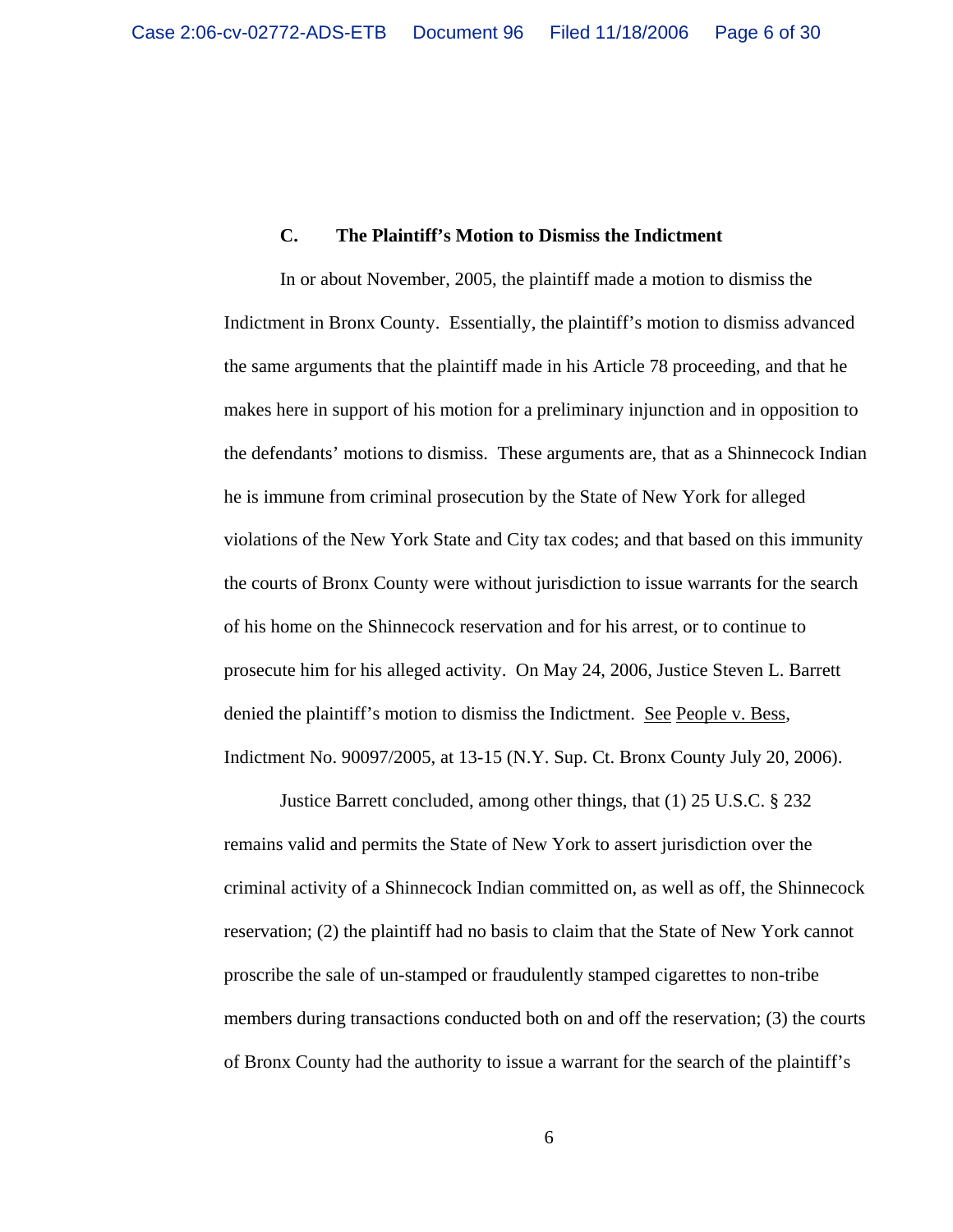on-reservation premises for evidence of criminal conduct committed within Bronx County and to issue a warrant for the plaintiff's arrest; and (4) individual Indians lack standing to sue under the Treaty of Fort Albany of 1664 because that Treaty secures rights for "tribes and bands of Indians" rather than individuals.

#### **D. The Current Action**

On May 31, 2006, the plaintiff commenced this action. The Court notes that the parties named as defendants in the complaint are identical to the parties named as respondents in the plaintiff's prior Article 78 proceeding. In this action, the plaintiff claims that his indictment, his arrest, the seizure of his property, his continued prosecution, and the assessment of taxes against his on-reservation property violates (a) the Fort Albany Treaty, 1664; (b) the Contract Clause of the United States Constitution, Art. I, s. 10, cl. 1; (c) the Indian Commerce Clause of the United States Constitution, art. I, s. 8, cl. 3; (d) "the policy of the Congress of the United States concerning Indians"; and (e) "the trustee relationship of the government of the United States of America as trustee and guardian of" the plaintiff as a Shinnecock Indian.

The plaintiff seeks declaratory and injunctive relief in the form of (1) a declaration that the provisions of the New York State Tax Law and the New York City Administrative Code that form the grounds for his criminal prosecution are invalid as applied to him; and (2) an injunction ordering (a) the return of all property seized by the defendants; (b) that the plaintiff be released from custody; (c) the release of all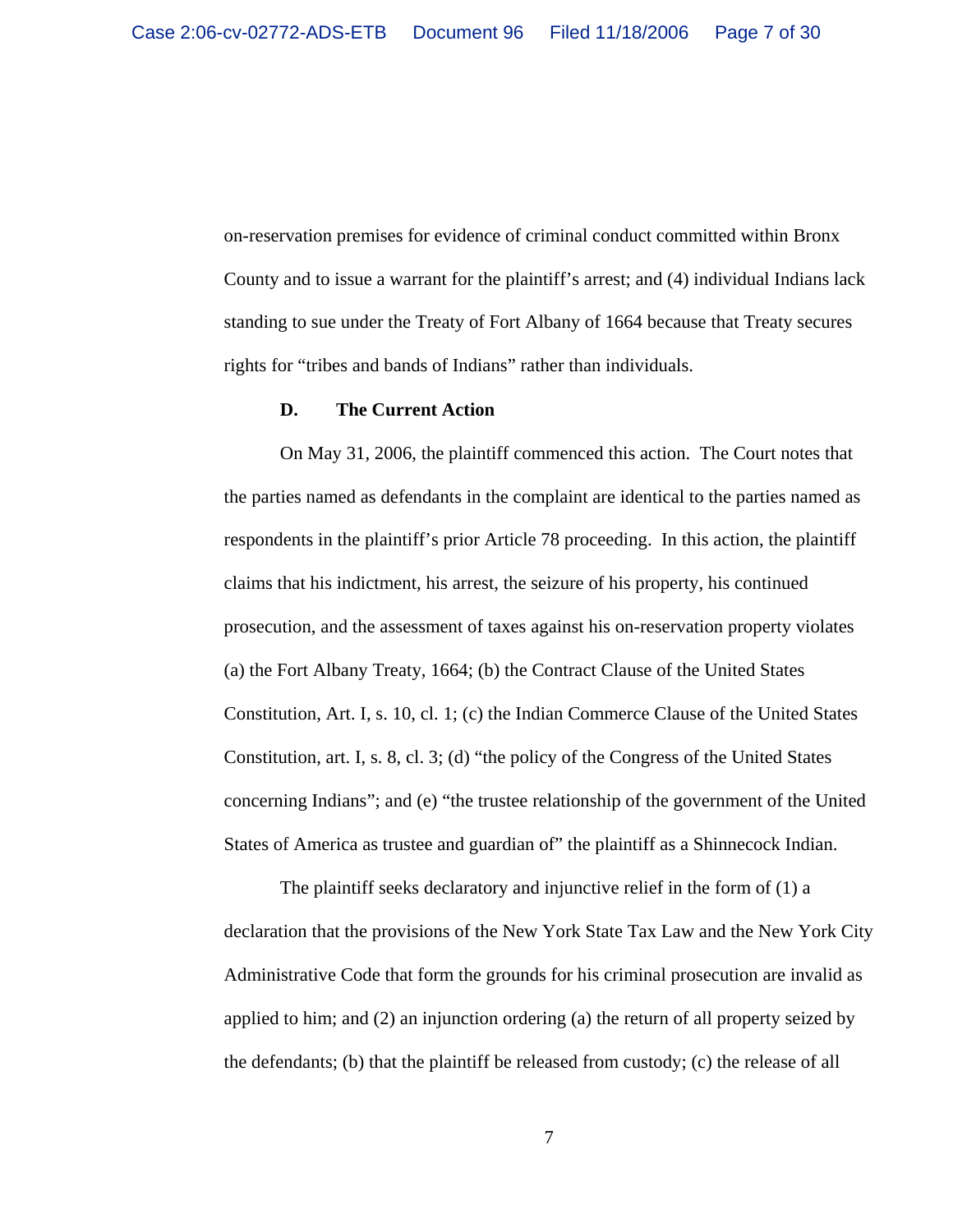monies paid or pledged for plaintiff to be released on bond; and (d) an Order barring the defendant Bowes from prosecuting the plaintiff in the Bronx County Supreme Court. The defendants oppose the plaintiff's motion for a preliminary injunction and move to dismiss the complaint.

#### **II. DISCUSSION**

#### **A. Legal Standards**

#### **1. Rule 12(b)(1)**

When considering a motion to dismiss for lack of subject matter jurisdiction under Rule  $12(b)(1)$ , the Court may consider affidavits and other materials beyond the pleadings to resolve jurisdictional questions. Robinson v. Gov't of Malaysia, 269 F.3d 133, 140 n.6 (2d Cir. 2001). Under Rule 12(b)(1), the Court must accept as true all material factual allegations in the complaint, but will not draw inferences favorable to the party asserting jurisdiction. Shipping Fin. Servs. Corp. v. Drakos, 140 F.3d 129, 131 (2d Cir. 1998).

#### **2. Rule 12(b)(6)**

Fed. R. Civ. P. 12(b)(6) allows a court to dismiss a complaint for "failure to state a claim on which relief can be granted." In deciding such a motion, the Court must take the allegations of the complaint to be true and "draw all reasonable inferences in favor of the plaintiff." Bernheim v. Litt, 79 F.3d 318, 321 (2d Cir. 1996). In this regard, a complaint will not be dismissed unless " 'it appears beyond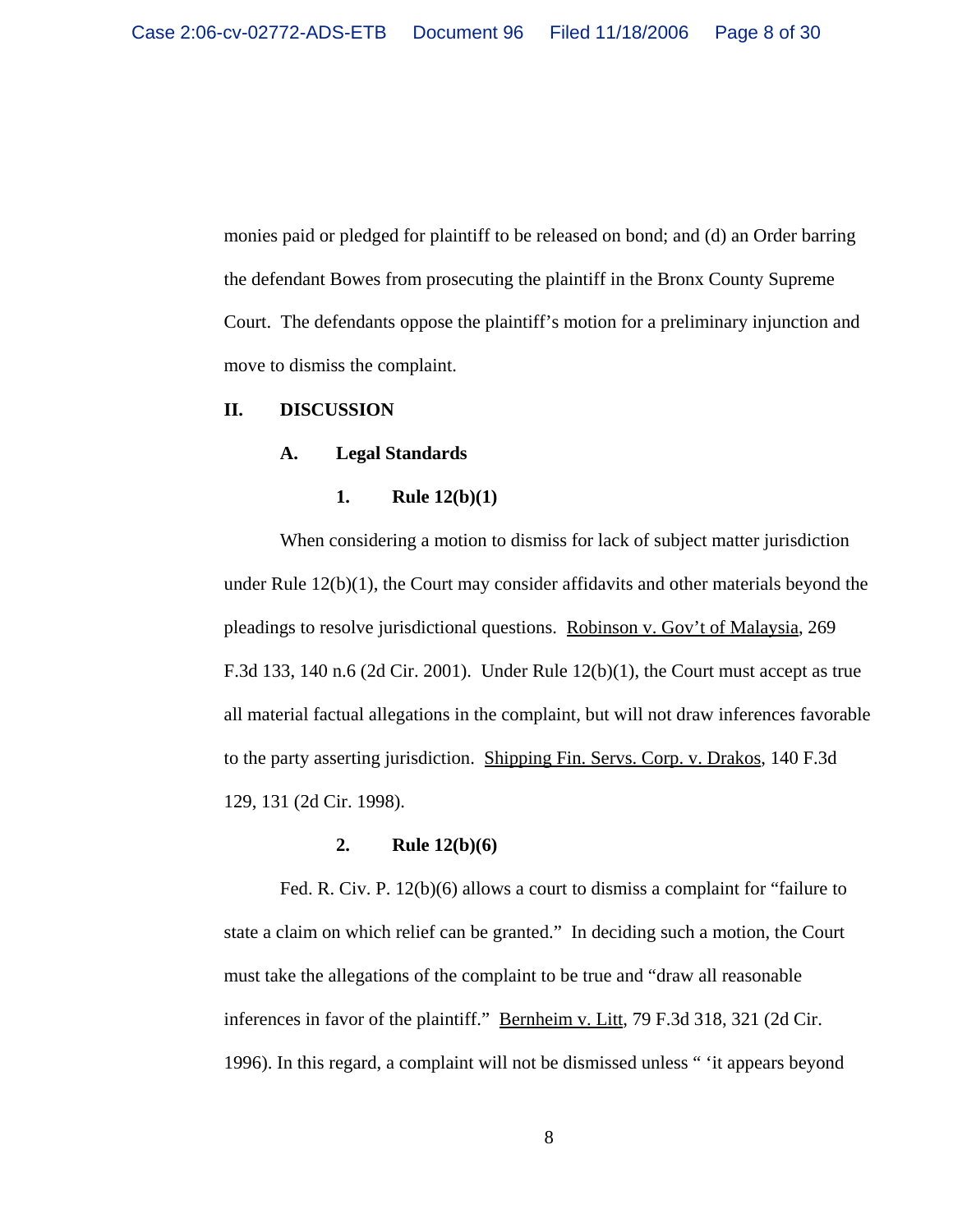doubt, even when the complaint is liberally construed, that the plaintiff can prove no set of facts which would entitle him to relief.' " Scutti Enters., LLC. v. Park Place Entm't Corp., 322 F.3d 211, 214 (2d Cir. 2003) (quoting Jaghory v. N.Y. State Dep't of Educ., 131 F.3d 326, 329 (2d Cir. 1997)); Desiderio v. Nat'l Ass'n of Sec. Dealers, 191 F.3d 198, 202 (2d Cir. 1999).

## **3. Rule 12(c)**

The standard for reviewing a motion for judgment on the pleadings under Fed. R. Civ. P. 12(c) is analogous to the rules pursuant to Rule 12(b)(6). Patel v.

Contemporary Classics of Beverly Hills, 259 F.3d 123, 126 (2d Cir. 2001). The Court

must determine whether "the moving party is entitled to judgment as a matter of law."

Burns Int'l Sec. Servs., Inc. v. Int'l Union United Plant Guard Workers of Am., 47

F.3d 14, 16 (2d Cir. 1995). As with a  $12(b)(6)$  motion to dismiss, the issue is not

whether the plaintiff will ultimately prevail but whether the plaintiff is entitled to offer

evidence to support the claims. Villager Pond, Inc. v. Town of Darien, 56 F.3d 375,

378 (2d Cir. 1995).

#### **B. New York Criminal Jurisdiction Over Shinnecock Indians**

A federal statute provides that:

The State of New York shall have jurisdiction over offenses committed by or against Indians on Indian reservations within the State of New York to the same extent as the courts of the State have jurisdiction over offenses committed elsewhere within the State as defined by the laws of the State . . . .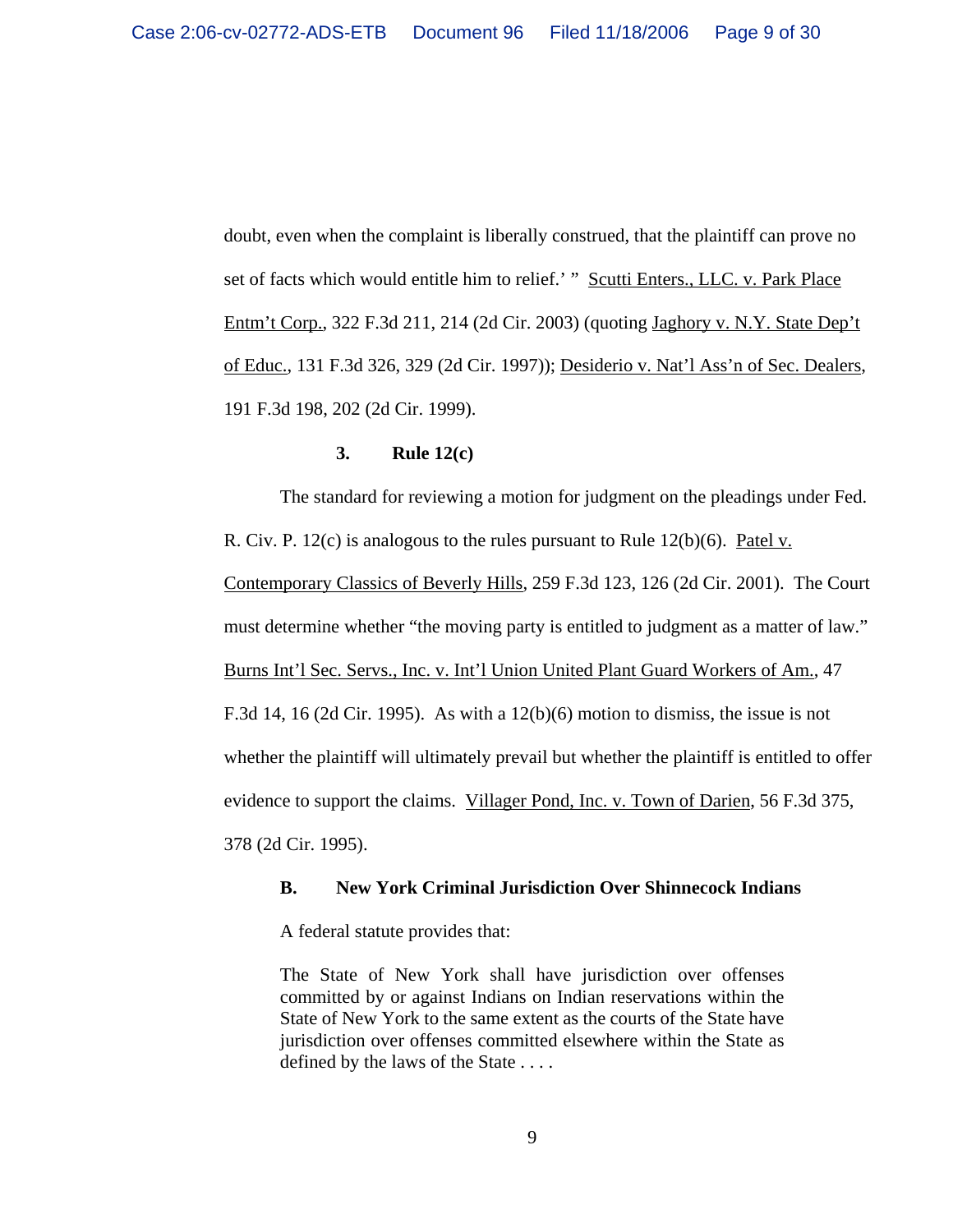25 U.S.C. § 232. This statute, together with the substantive violations of New York State law and City Code under with which the plaintiff is charged, form the basis for his prosecution in Bronx County. The State Defendants' rely on 25 U.S.C. § 232 in their defense of this action.

The plaintiff argues, among other things, that Section 232 is unconstitutional as an invalid delegation of power by Congress to a State in violation of the exclusive grant of power to Congress over Indian Tribes under the Indian Commerce clause. In the alternative, the plaintiff argues that even if Section 232 is valid, it cannot be used as the basis for prosecuting the plaintiff in this case, because the particular laws that the plaintiff is charged with violating are "civil/regulatory" in nature and Section 232 only confers criminal jurisdiction.

As discussed below, it is the Court's opinion that this entire action is barred, and also that the plaintiff is precluded from raising arguments regarding the constitutionality and applicability of Section 252. Thus, the Court will not reach the merits of the plaintiff's case. However, the Court does note the Supreme Court has explicitly stated that "state laws may be applied to tribal Indians on their reservations if Congress has expressly so provided." California v. Cabzon Band of Mission Indians, 480 U.S. 202, 207, 107 S. Ct. 1083, 1087, 94 L. Ed. 2d 244 (1987); see also John v. City of Salamanca, 845 F.2d 37, 40 (2d Cir. 1988).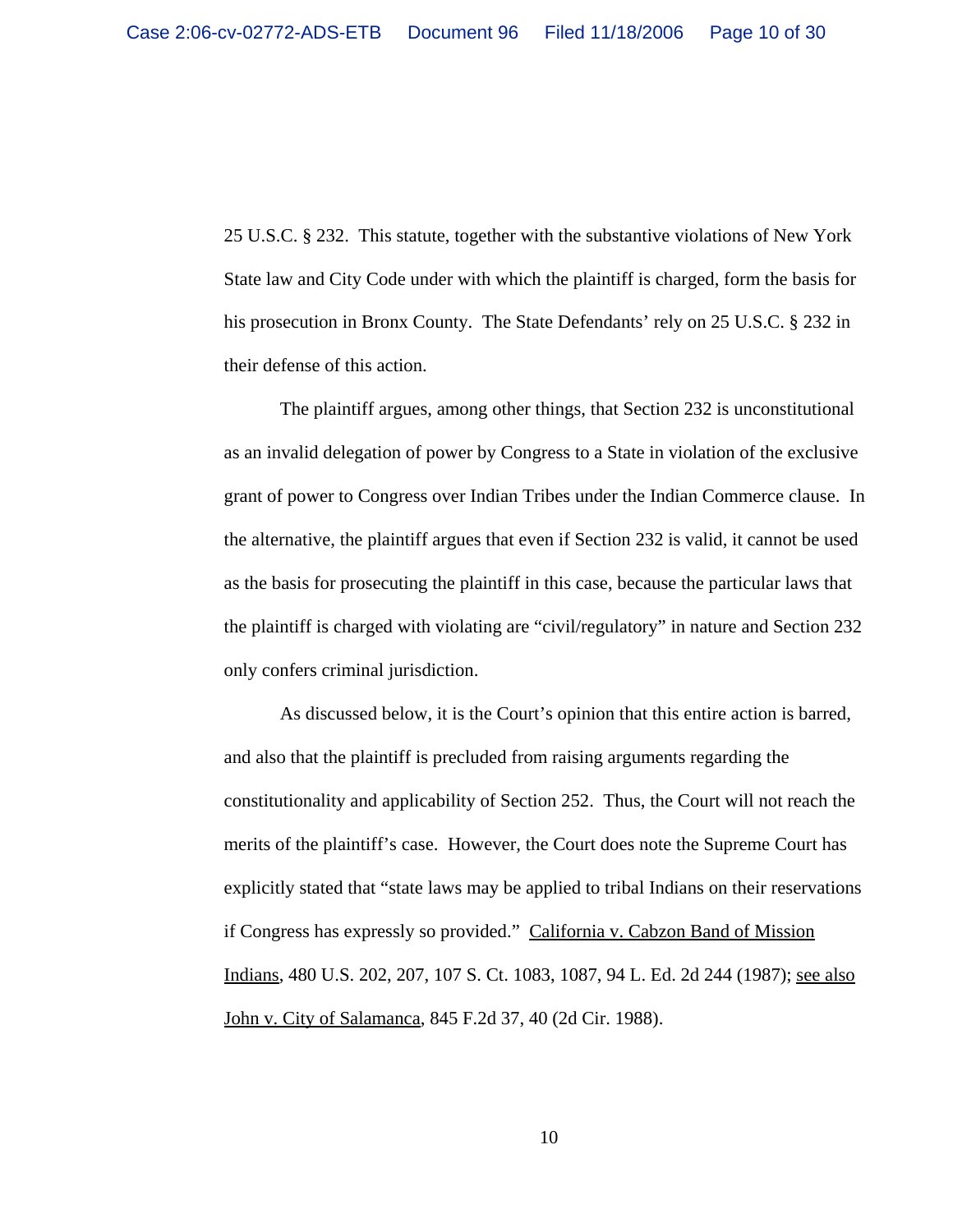#### **C. As to the State Defendants' Motion to Dismiss**

The State Defendants move to dismiss the complaint on numerous grounds including, among other grounds: (1) the provisions of the Tax Injunction Act, 28 U.S.C. § 1341; (2) the principles of res judicata and collateral estoppel; (3) the provisions of the Federal Anti-Injunction Act, 28 U.S.C. § 2283; and (4) the abstention doctrine of Younger v. Harris, 401 U.S. 37, 91 S. Ct. 746, 27 L. Ed. 2d 669 (1971) and its progeny. For the reasons discussed below, the Court finds that several of these grounds are appropriate bases for dismissing the complaint.

#### **1. As to Res Judicata and Collateral Estoppel**

Pursuant to 28 U.S.C. § 1738, the federal courts "must give to a state-court judgment the same preclusive effect as would be given that judgment under the law of the State in which the judgment was rendered." Migra v. Warren City Sch. Dist. Bd. of Educ., 465 U.S. 75, 81, 104 S. Ct. 892, 896, 79 L. Ed. 2d 56 (1984); Brooks v. Giuliani, 84 F.3d 1454, 1463 (2d Cir. 1996).

The doctrine of res judicata, or claim preclusion, simply means that when a judgment is rendered on the merits, it bars a second suit between the same parties or their privies based on the same cause of action or claims. See Cieszkowska v. Gray Line N.Y., 295 F.3d 204, 205 (2d Cir. 2002); Waldman v. Village of Kiryas Joel, 207 F.3d 105, 108 (2d Cir. 2000); United State v. Alcan Aluminum, 990 F.2d 711, 718-19 (2d Cir. 1993); see also Federated Dep't Stores, Inc. v. Moitie, 452 U.S. 394, 398, 101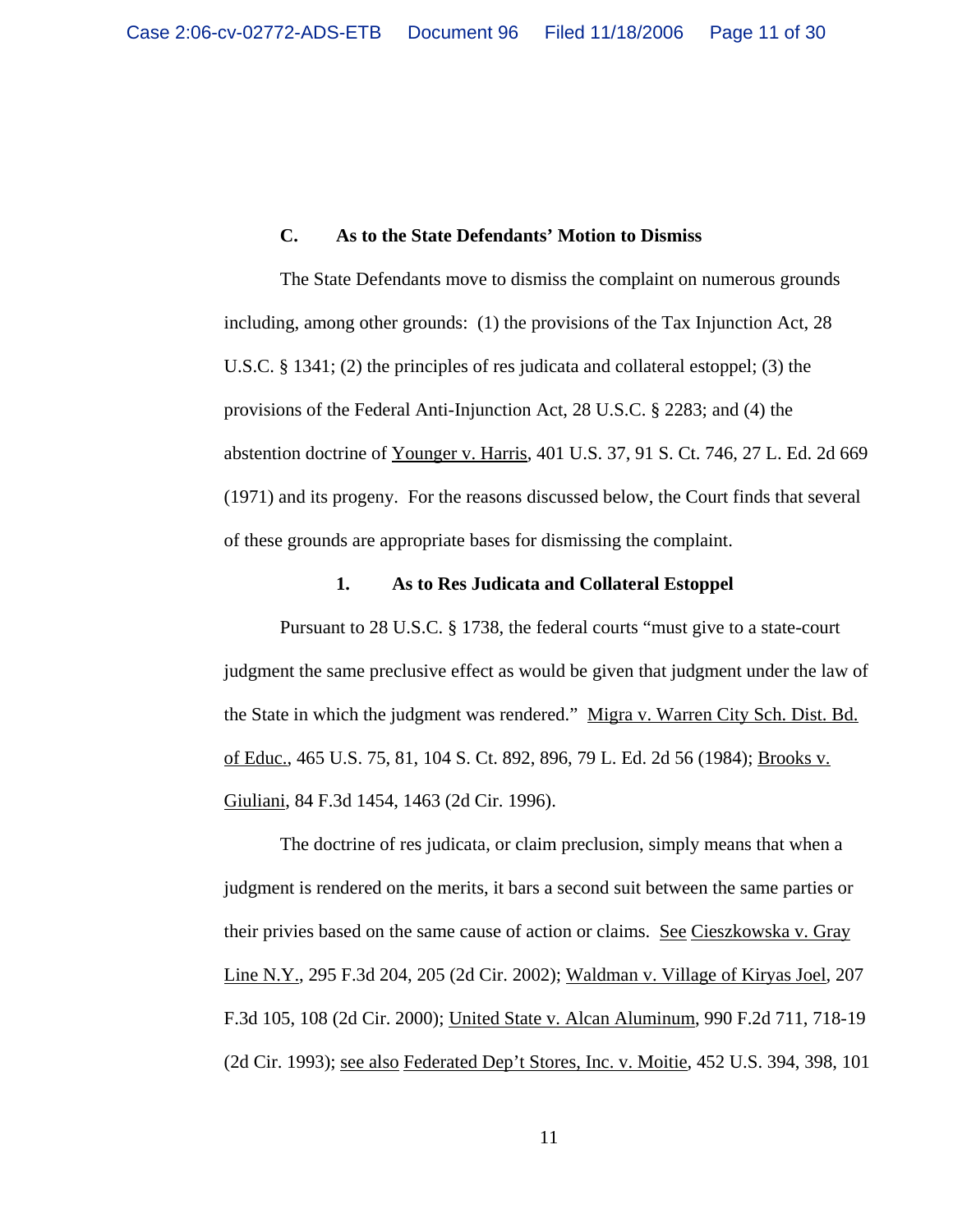S. Ct. 2424, 2428, 69 L. Ed. 2d 103 (1981) ("A final judgment on the merits of an action precludes the parties or their privies from relitigating issues that were or could have been raised in that action."); Berlitz Schs. of Languages of Am., Inc. v. Everest House, 619 F.2d 211, 215 (2d Cir. 1980) ("[W]hatever legal theory is advanced, when the factual predicate upon which claims are based are substantially identical, the claims are deemed to be duplicative for purposes of res judicata."); <u>accord St. Pierre v.</u> Dyer, 208 F.3d 394, 399 (2d Cir. 2000).

Res judicata not only bars parties from relitigating the same cause of action, but also "prevents litigation of a matter that could have been raised and decided in a previous suit, whether or not it was raised." Murphy v. Gallagher, 761 F.2d 878, 879 (2d Cir. 1985); see also L-Tec Elecs. Corp. v. Cougar Elec. Org., Inc., 198 F.3d 85, 87-88 (2d Cir. 1999). In other words, the doctrine precludes subsequent litigation involving any legal questions that may arise from the same transaction or occurrence. Cieszkowska, 295 F.3d at 205 (quoting L-Tec Elecs. Corp., 198 F.3d at 88).

Under New York law, res judicata applies to preclude later litigation if the Court finds that "(1) the previous action involved an adjudication on the merits; (2) the previous action involved the [parties] or those in privity with them; [and] (3) the claims asserted in the subsequent action were, or could have been, raised in the prior action." Pike v. Freeman, 266 F.3d 78, 91 (2d Cir. 2001) (internal quotes and citation omitted); see also Brooks, 84 F.3d at 1463 ("In New York, 'once a claim is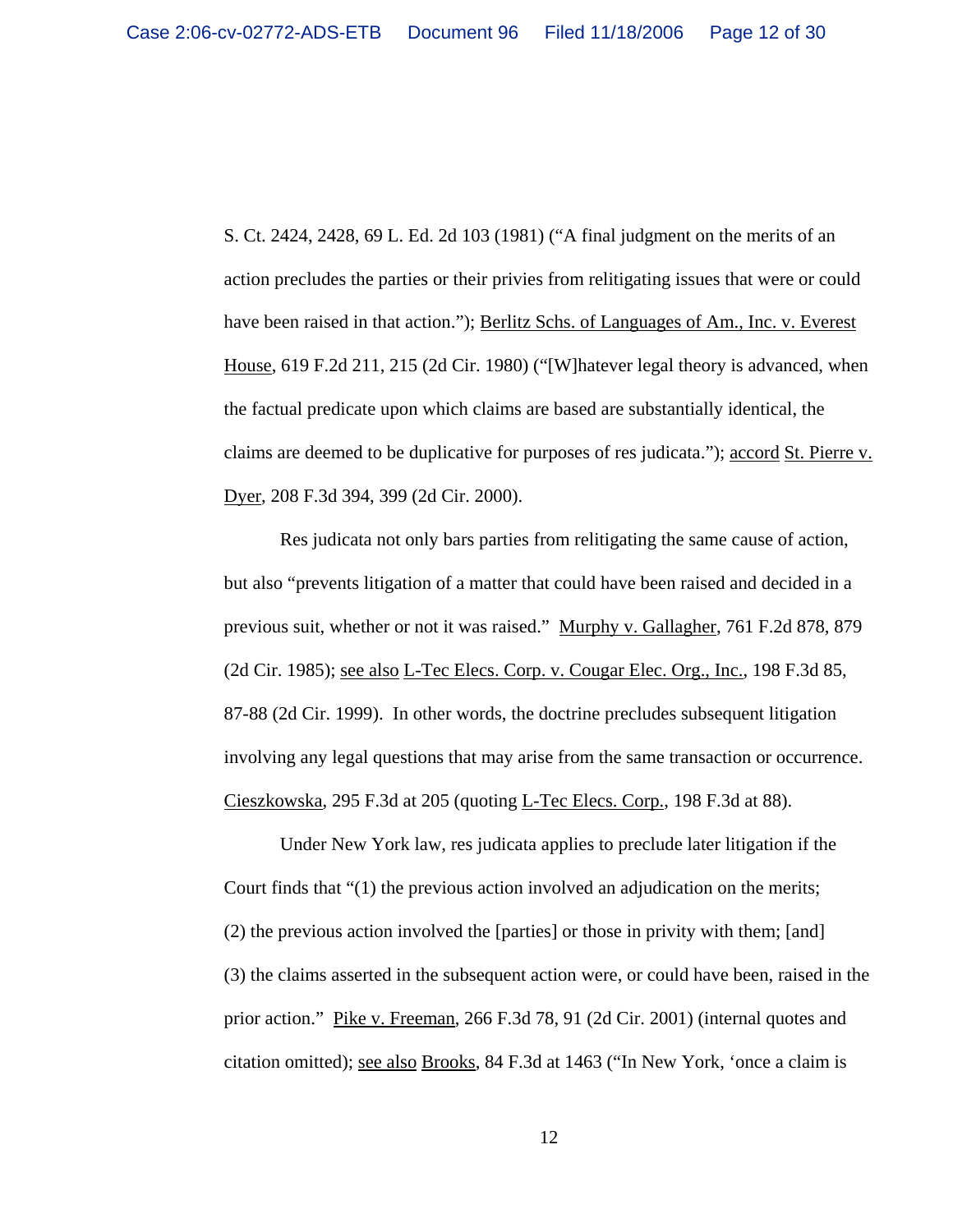brought to a final conclusion, all other claims arising out of the same transaction or series of transactions are barred, even if based upon different theories or if seeking a different remedy.' " (quoting O'Brien v. City of Syracuse, 54 N.Y.2d 353, 357, 445 N.Y.S.2d 687, 688, 429 N.E.2d 1158, 1159 (1981))).

Collateral estoppel, or issue preclusion, precludes a party from re-litigating in a subsequent action or proceeding an issue clearly raised in a prior action or proceeding and decided against that party, whether or not the tribunals or causes of action are the same. Ryan v. New York Tel. Co., 62 N.Y.2d 494, 500, 478 N.Y.S.2d 823, 467 N.E.2d 487 (1984) (emphasis added); N.Y. Site Dev. Corp. v. N.Y. State Dept. of Envtl. Conservation, 217 A.D.2d 699, 630 N.Y.S.2d 335 (2d Dep't 1995). Collateral estoppel applies if each of the following elements are met:

(1) the issues in both proceedings are identical, (2) the issue in the prior proceeding was actually litigated and actually decided, (3) there was full and fair opportunity to litigate in the prior proceeding, and (4) the issue previously litigated was necessary to support a valid and final judgment on the merits.

NLRB v. Thalbo Corp., 171 F.3d 102, 109 (2d Cir. 1999).

The petitioner's causes of action seeking a declaration of the invalidity of the state criminal proceeding, and to enjoin that proceeding, are barred by res judicata. The petition filed by the plaintiff in his Article 78 proceeding involved the same parties that are named as defendants in this case; sought identical relief in the form of a declaration that the New York tax laws are invalid as applied to the plaintiff; and an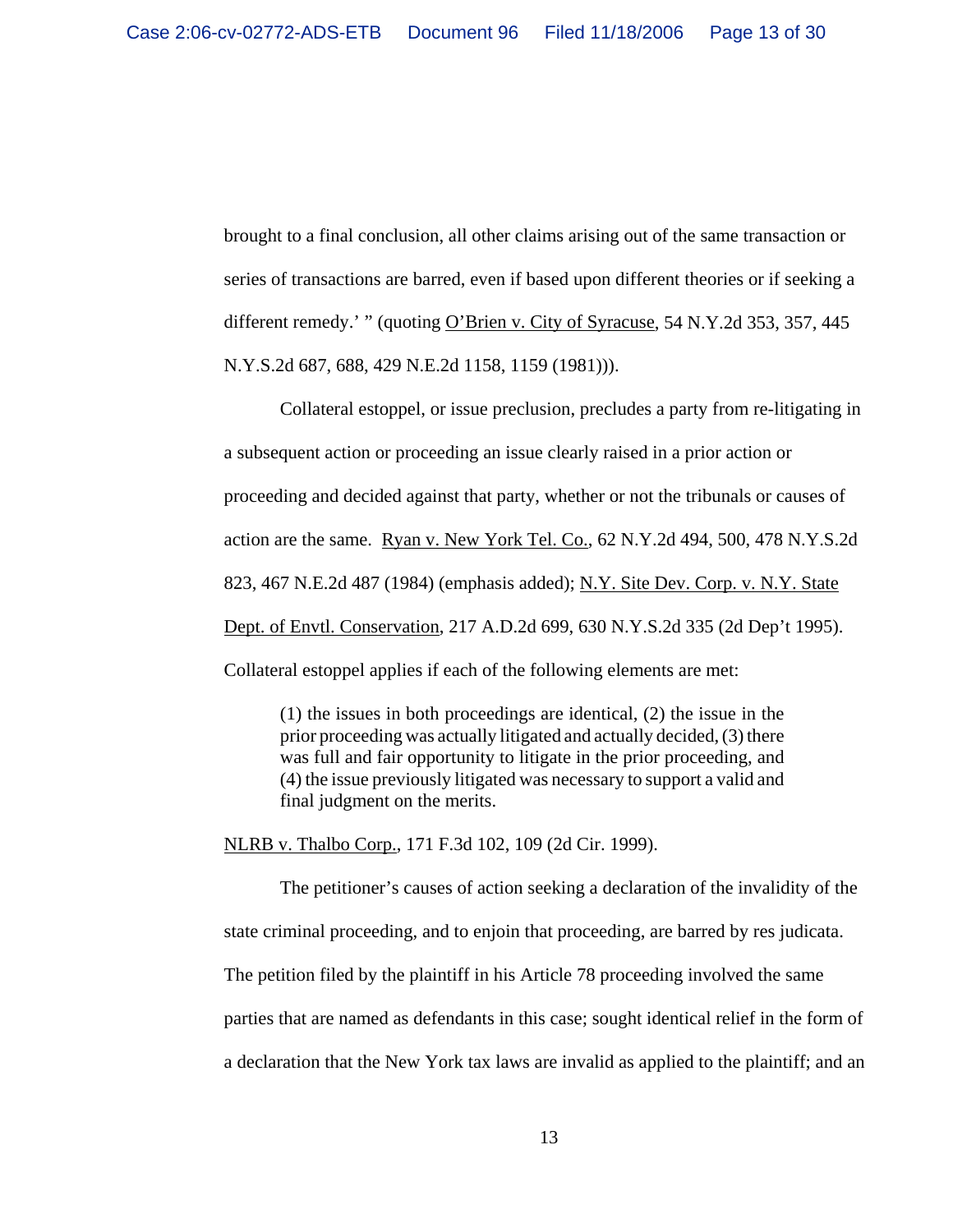order enjoining the continued prosecution of the plaintiff in state court. There is no dispute that the claims asserted in the Article 78 proceeding are based on the same facts that form the basis of the plaintiff's present complaint.

In a decision rendered December 29, 2005, the Honorable George B. Ceresia of the Supreme Court, Albany County denied the plaintiff's Article 78 petition. Justice Ceresia's primary reasons for denying the plaintiff's petition was that the plaintiff lacked standing to sue under the Fort Albany Treaty of 1664 and that the plaintiff failed to join the Shinnecock Tribe as a necessary party. However, the Court also addressed the merits of the plaintiff's petition, finding an alternative ground for dismissal. Justice Ceresia stated:

[T]he petition must be dismissed due to petitioner's lack of standing and failure to join a necessary party. . . . Additionally, the Court finds respondents have set forth other viable arguments for dismissal of the matter. The Court notes that petitioner has made no real effort to discuss the additional arguments in his reply papers. The arguments merit brief discussion from the Court.

Pursuant to 25 U.S.C. § 232, the State of New York does possess concurrent jurisdiction with the Federal government, to enforce New York's criminal laws against Indians on Indian reservations within the State of New York. Also, the Court agrees with respondents that petitioner has an adequate remedy in his criminal case via defense motions challenging the validity of the search and arrest warrants at issue.

Bess, No. 5440-05, at 4-5. This determination satisfies the elements for res judicata.

See Pike, 266 F.3d at 91. The previous action involved the same parties. The plaintiff

did raise, or could have raised, the same claims that he asserts now. Finally, and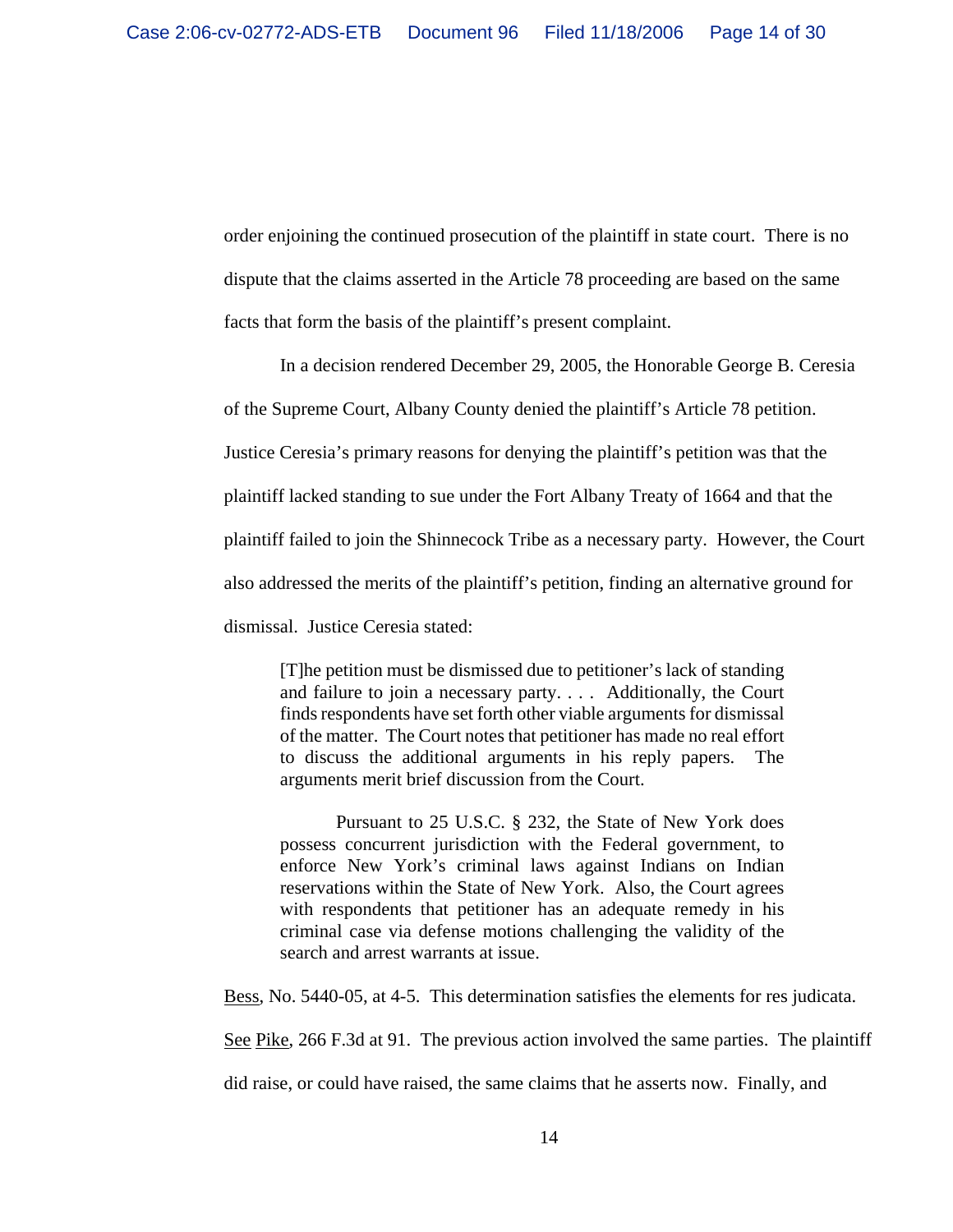contrary to the plaintiff's arguments, the Article 78 proceeding was resolved by a final adjudication on the merits. See Collard v. Inc. Village of Flower Hill, 759 F.2d 205, 206-07 (2d Cir. 1985) (affirming dismissal of subsequent federal action on grounds of res judicata following an unsuccessful Article 78 proceeding).

Citing no cases, the plaintiff argues that the dismissal of his Article 78 petition "was not based on any issue on the merits" and "was solely based on procedural issues advanced by the respondents." Whether or not the plaintiff is correct regarding the prior determination that he lacked standing to sue under the Fort Albany Treaty of 1664, see Pullman Group, LLC v. Prudential Ins. Co. of Am., 297 A.D.2d 578, 578, 747 N.Y.S.2d 170, 170 (1st Dep't 2002 (slip op.) ("[A] dismissal premised on lack of standing is not a dismissal on the merits for res judicata purposes." (citing Alco Gravure v. Knapp Found., 64 N.Y.2d 458, 465, 490 N.Y.S.2d 116, 479 N.E.2d 752 (1985))), this procedural issue was not the only basis for the denial of his Article 78 petition. Justice Ceresia also addressed the merits of the plaintiff's claim when he determined that New York possesses concurrent jurisdiction to enforce its criminal laws against the plaintiff under 25 U.S.C. § 232. An alternative ground for a particular judgment is entitled to res judicata. See Williams v. Ward, 556 F.2d 1143, 1154 (2d Cir. 1977) (holding that alternative procedural and substantive grounds for dismissal of a complaint did not "rob the substantive ground of res judicata effect as to any identical claim"). Thus, the Court finds that the plaintiff's present claims for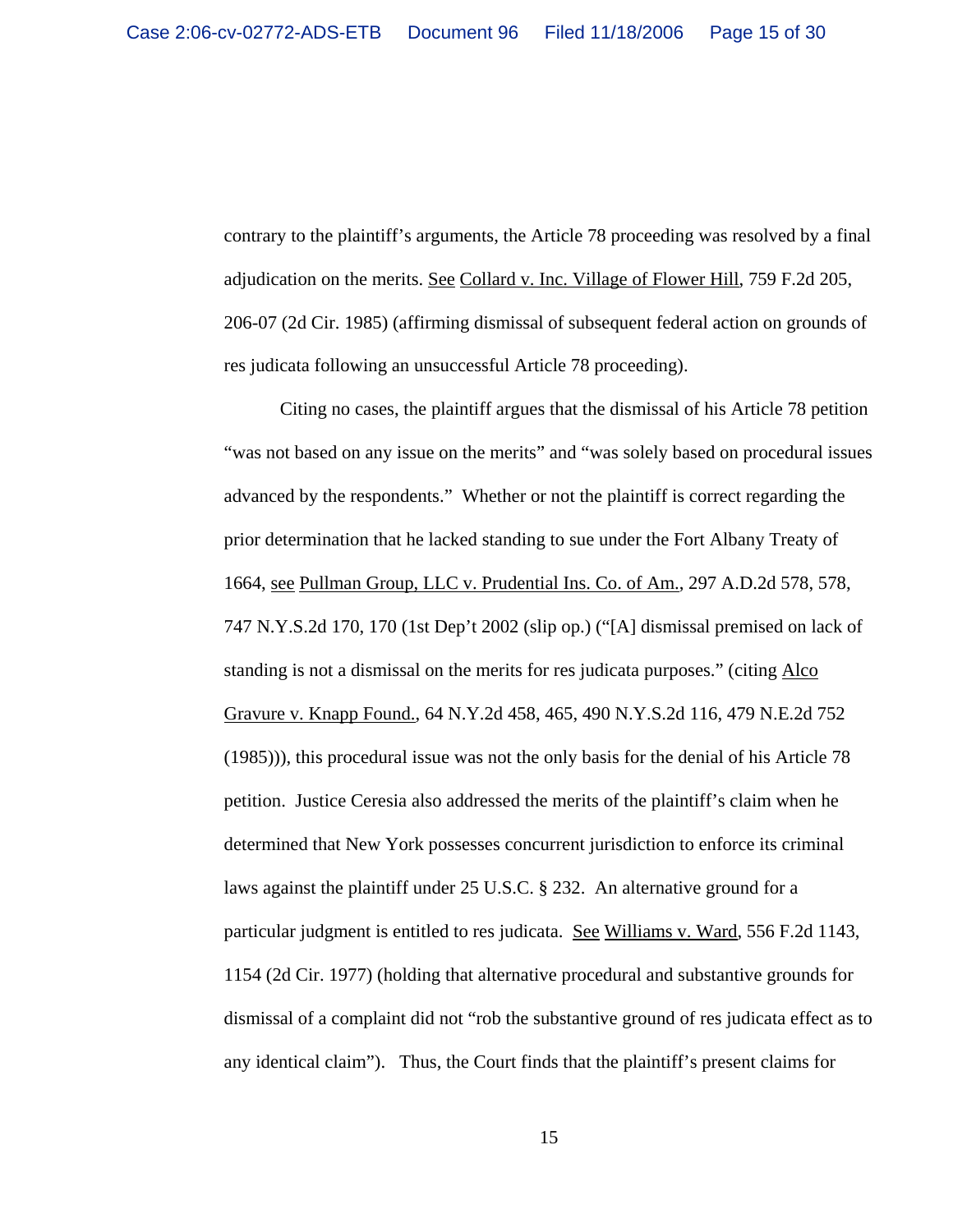declaratory and injunctive relief are barred by the doctrine of res judicata. See Collard, 759 F.2d at 207; Maharaj v. Bankamerica Corp., 128 F.3d 94, 97 (2d Cir. 1997); Marinelli Assocs. v. Helmsley-Noyes Co., 265 A.D.2d 1, 5-6, 705 N.Y.S.2d 571, 574 (1st Dep't 2000).

In addition, the Court finds that the plaintiff is estopped from re-litigating the issue of whether New York State has jurisdiction to enforce the provisions of the New York State Tax Law and the New York City Administrative Code against him. As discussed above, Justice Ceresia decided this issue in the defendants' favor in the Article 78 proceeding. Justice Barrett also decided this issue in the plaintiff's criminal proceeding when he denied the plaintiff's motion to dismiss the Indictment. In his thorough and well-reasoned opinion, Justice Barrett wrote:

New York State can assert jurisdiction over the criminal activity of a Shinnecock Indian committed on, as well as off, the Shinnecock reservation. . . .

In this case, the crimes charged involve the criminal sale of unstamped cigarettes to non-tribe members during transactions conducted both on and off the reservation. The defendant has no basis to claim that New York cannot proscribe such sales. . . .

Given that New York State has jurisdiction over criminal acts committed by the defendant, the courts of Bronx county had the authority to issue a warrant for the search of premises on the reservation for evidence of criminal activity committed within Bronx County. . . . For that same reason, the courts of Bronx County had jurisdiction to issue a warrant for the defendant's arrest.

Congress enacted 25 U.S.C. § 232 in order to confer New York with jurisdiction over crimes committed by Indians on Indian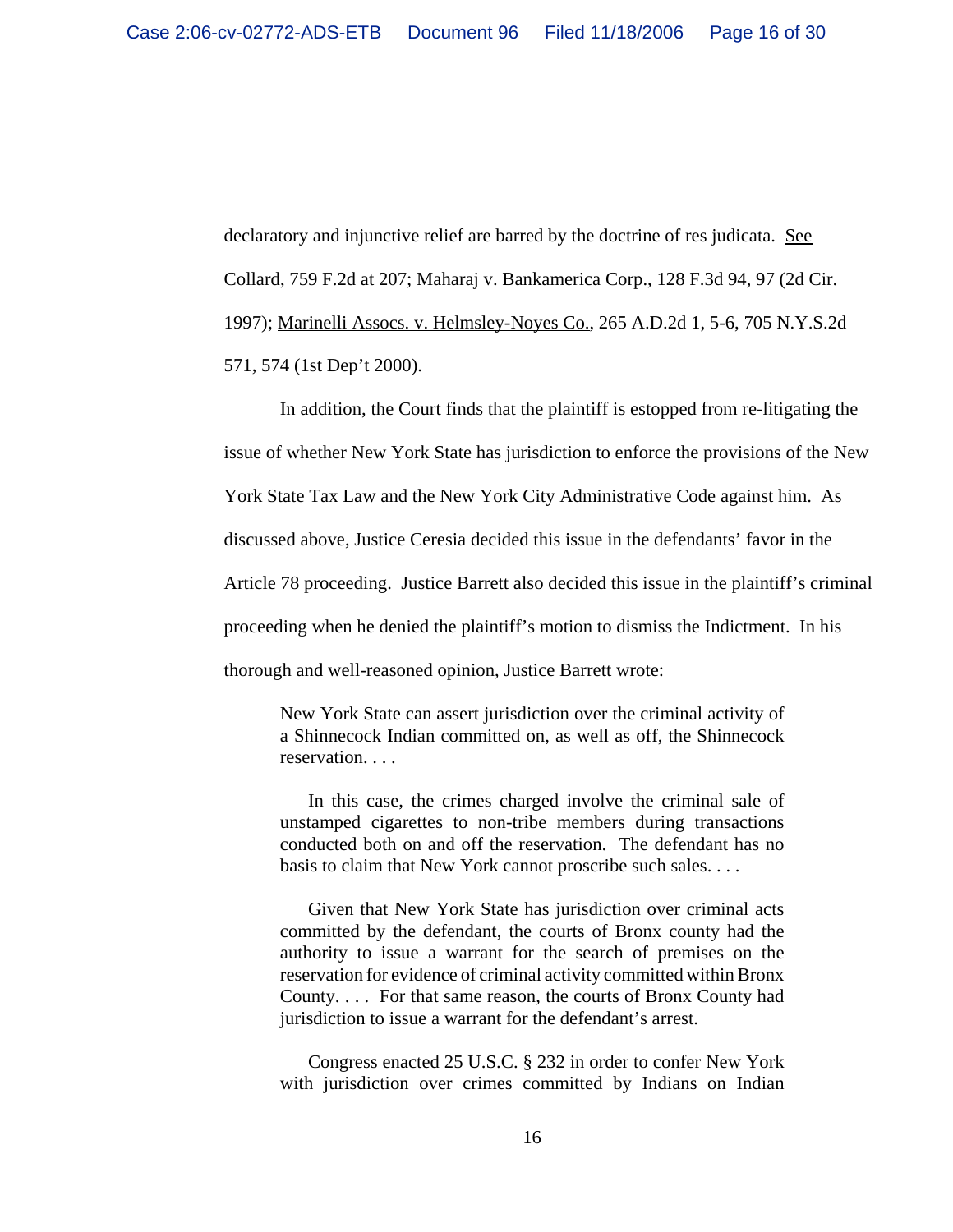reservations. If that statute and the decisions of the United States Supreme Court permitting states to impose the obligation on tribes to collect sales tax on cigarettes sold to non-tribe members on reservations are to have any meaning, then State law enforcement officials must have the right to enter onto the reservation to execute a valid search warrant and to seize evidence of criminal violations of those valid State laws.

Bess, Indictment No. 90097/2005, at 13-15.

These determinations satisfy the elements for collateral estoppel. The issues in both prior proceedings and this one are identical; the issues were actually decided; and the determination of those issues were necessary to support the judgment. See NLRB, 171 F.3d at 109; see also Winters v. Lavine, 574 F.2d 46, 66-67 (2d Cir. 1978) (holding that alternative grounds for determination supported application of collateral estoppel); Lummus Co. v. Commonwealth Oil Refining Co., 297 F.2d 80, 89 (2d Cir. 1961) (Friendly, J.) (" 'Finality' in the [preclusion] context . . . may mean little more than that the litigation of a particular issue has reached such a stage that a court sees no really good reason for permitting it to be litigated again.").

Finally, the plaintiff had a full and fair opportunity to litigate these issues in his Article 78 proceeding and his criminal action. The facts of the case do not appear to be in dispute. The issues raise only questions of law, and the plaintiff has not established that he was prevented in any manner from presenting his case to Justices Ceresia or Barrett. See Giakoumelos v. Coughlin, 88 F.3d 56, 60 (2d Cir. 1996) (citing Brugman v. City of New York, 102 A.D.2d 413, 419, 477 N.Y.S.2d 636 (1st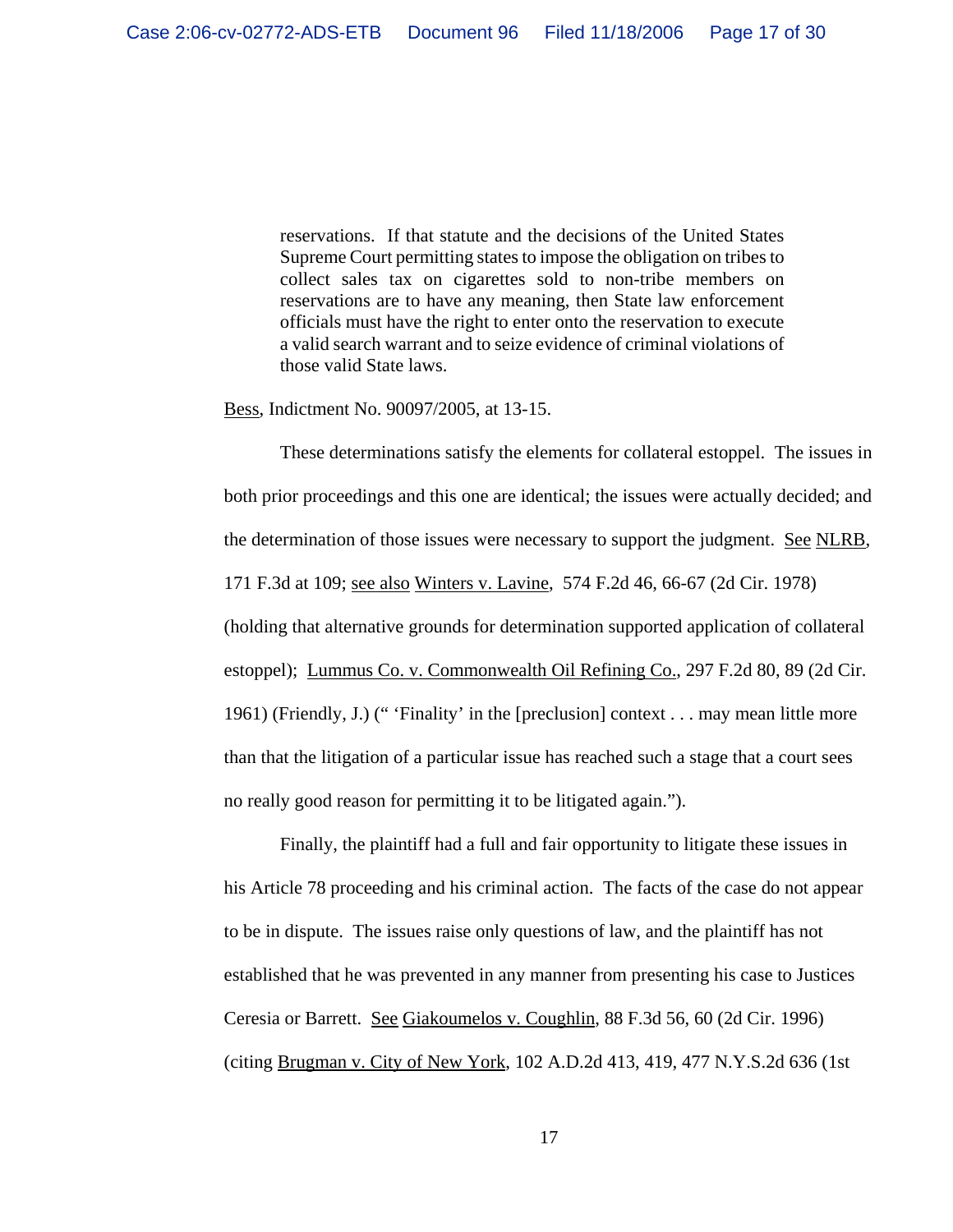Dep't 1984), aff'd mem., 64 N.Y.2d 1011, 489 N.Y.S.2d 54, 478 N.E.2d 195 (1985)); see also Mitchell v. Hartnett, 262 F. Supp. 2d 153, 155 (S.D.N.Y. 2003) (holding that the determination of the state court in a criminal proceeding that the plaintiff's arrest was lawful was conclusive, and barred relitigation of that issue in subsequent Section 1983 action); Leftwich v. Fox, 556 F. Supp. 390, 391-92 (S.D.N.Y. 1983) (same). Thus, the Court finds the doctrine of collateral estoppel also applies in this case.

The Court rejects the plaintiff's argument that these principles of preclusion should not apply to his Article 78 proceeding because that proceeding was "an abbreviated, limited, and special type of action authorized, governed regulated by state statute." See, e.g., DiSorbo v. Hoy, 343 F.3d 172, 183 (2d Cir. 2003) (holding that determination in Article 78 proceeding was entitled to collateral estoppel); Collard, 759 F.2d at 207 (affirming dismissal of subsequent federal action on grounds of res judicata following unsuccessful Article 78 proceeding); Karamoko v. N.Y. City Hous. Auth., 170 F. Supp. 2d 372, 377 (S.D.N.Y. 2001) (finding that federal claims for declaratory and injunctive relief that were raised and could have been raised in a prior Article 78 were barred by res judicata); <u>see also Giakoumelos</u>, 88 F.3d at 61 ("[The plaintiff] chose to litigate his claims by way of an Article 78 proceeding. Collateral estoppel . . . is one of the risks attendant to his decision to follow that route.").

Accordingly, the plaintiff is barred by res judicata from seeking to enjoin his State criminal prosecution, and by collateral estoppel from arguing that the Courts of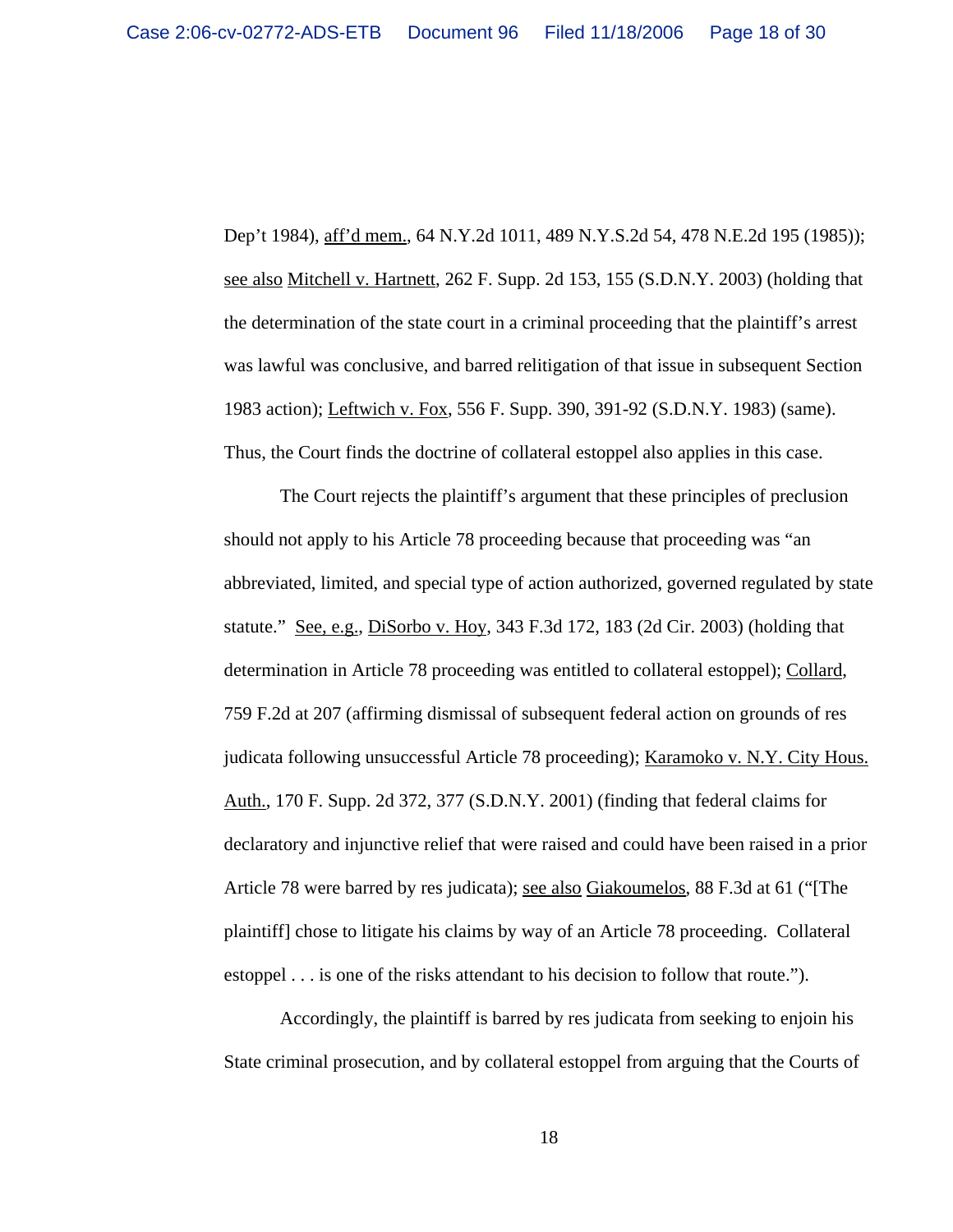the State of New York are without jurisdiction to issue search warrants and warrants for his arrest based on his alleged violation of the New York State Tax Law and the New York City Administrative Code.

#### **2. The Anti-Injunction Act**

The federal Anti-injunction Act provides that "[a] Court of the United States may not grant an injunction to stay proceedings in a State court except as expressly authorized by Act of Congress, or where necessary in aid of its jurisdiction, or to protect or effectuate its judgments." 28 U.S.C. § 2283. This Act presents an absolute ban on enjoining any state court proceeding, unless the facts of the case bring the matter within one of the three narrowly construed exceptions. Vendo Co. v. Lektro-Vend Corp., 433 U.S. 623, 630, 97 S. Ct. 2881, 2887, 53 L. Ed. 2d 1009 (1977); Mitchum v. Foster, 407 U.S. 225, 228-29, 92 S. Ct. 2151, 2154-56, 32 L. Ed. 2d 705 (1972).

[A] federal court does not have inherent power to ignore the limitations of § 2283 and to enjoin state court proceedings merely because those proceedings interfere with a protected federal right or invade an area pre-empted by federal law, even when the interference is unmistakably clear. Rather, when a state proceeding presents a federal issue, even a preemption issue, the proper course is to seek resolution of that issue by the state court.

Chick Kam Choo v. Exxon Corp., 486 U.S. 140, 149-50, 108 S. Ct. 1684, 1691, 100

L. Ed. 2d 127 (1988) (internal quotation marks and citations omitted).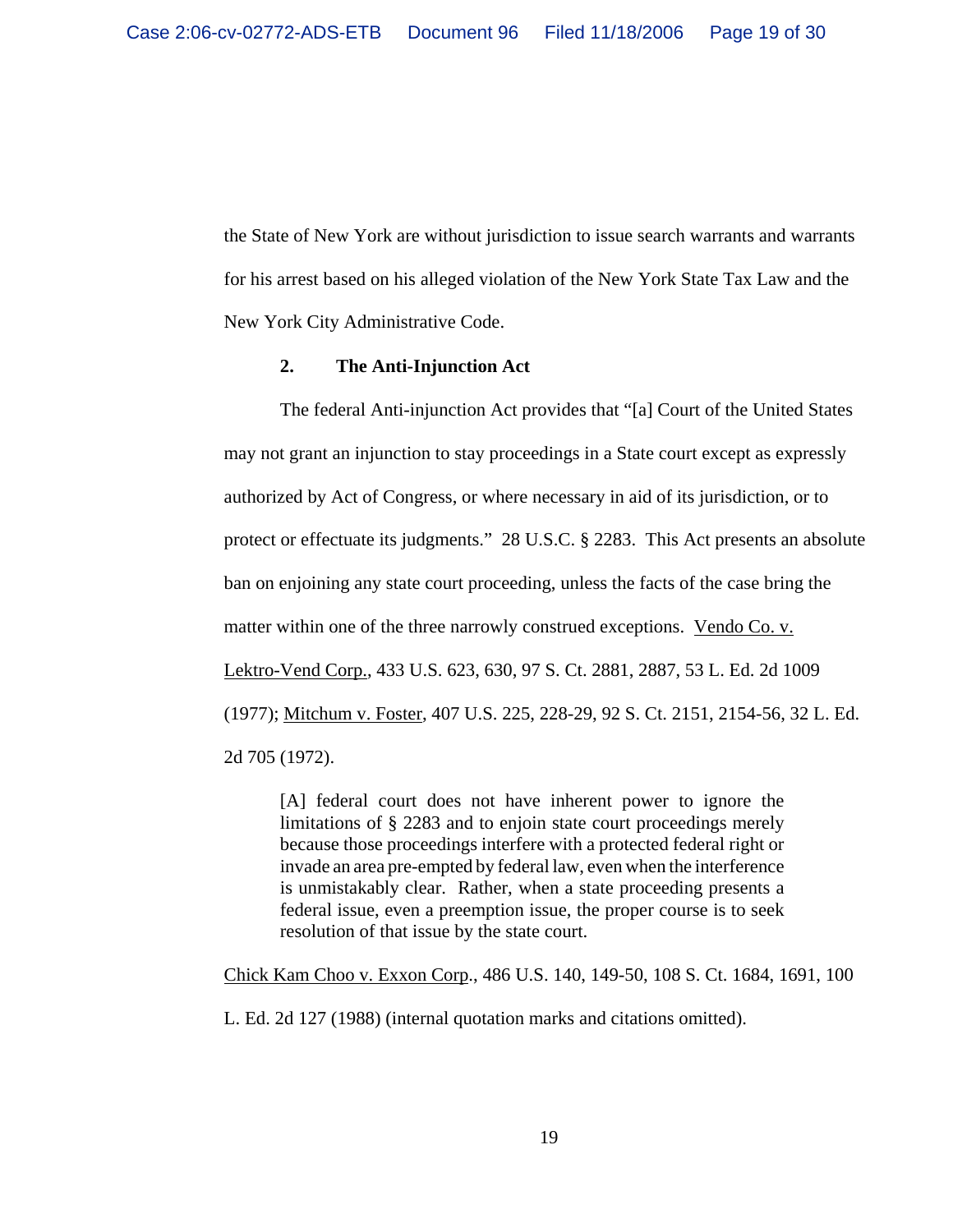Although the State Defendants raise the Anti-Injunction Act in support of their motion to dismiss the complaint, the plaintiff offers no argument as to why the Act does not apply to this case. The plaintiff seeks to enjoin his criminal prosecution in a New York State court. Unless one of the three narrow exceptions to the Act applies, the plaintiff's causes of action seeking to enjoin his state criminal prosecution are barred.

With regard to the first exception to the Anti-Injunction Act, the plaintiff does not point to any Act of Congress specifically authorizing enjoining his prosecution. In this regard, the Court is reminded of 25 U.S.C. § 232 which specifically authorizes the State of New York to conduct the plaintiff's prosecution.

The second exception permits a federal court to enjoin a state proceeding "where necessary in aid of [the federal court's] jurisdiction." 28 U.S.C. § 2283. This exception applies in two situations. "First, a federal court having jurisdiction over an action in rem may enjoin state court proceedings involving the same res." Hemmerick v. Chrysler Corp., 769 F. Supp. 525, 531 (S.D.N.Y. 1991) (citing Lankenau v. Coggeshall & Hicks, 350 F.2d 61 (2d Cir. 1965)). "Second, a federal court properly acts 'in aid of its jurisdiction' where enjoining state proceedings is 'necessary to prevent a state court from so interfering with a federal court's consideration or disposition of a case as to seriously impair the federal court's flexibility and authority to decide that case." Id. (citing Atl. Coast Line R.R. Co. v. Bhd. of Locomotive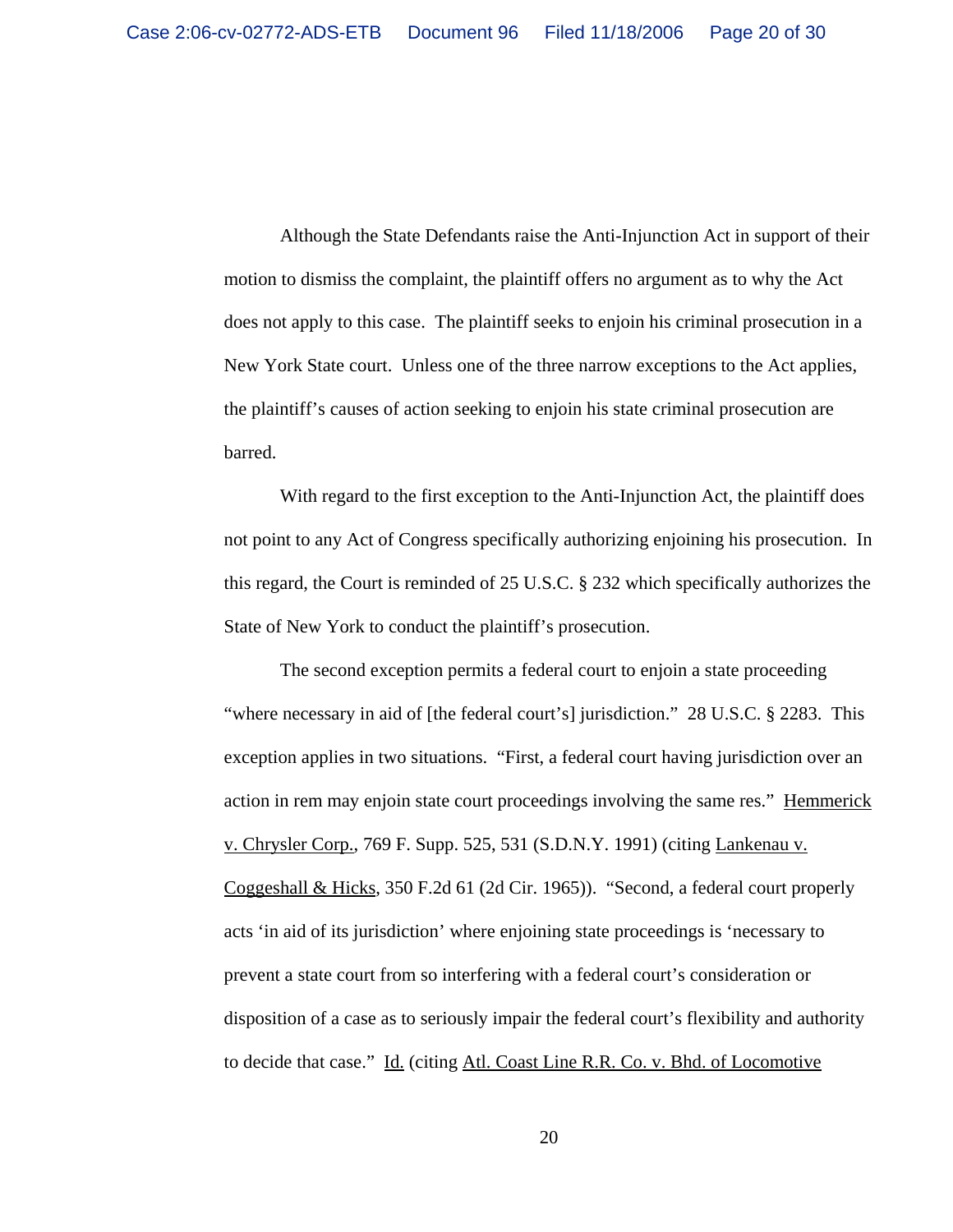Eng'rs, 398 U.S. 281, 295, 90 S. Ct. 1739, 1747, 26 L. Ed. 2d 234 (1970)); see also Oriska Ins. Co. v. Power P.E.O., Inc., 340 F. Supp. 2d 238, 239 (N.D.N.Y. 2004). Neither situation is present here. This is not an action in rem. Nor will a ruling in the plaintiff's state court criminal prosecution "interfere" with any disposition rendered by this Court. See Hemmerick, 769 F. Supp. at 531-32.

Several courts have held that Indian tribes may sue in federal court to enjoin state court proceedings under this second exception to the Anti-Injunction Act where the threshold question is whether the state court has jurisdiction over the subject matter of the dispute. See Sycuan Bank of Mission Indians v. Roache, 54 F.3d 535, 540 (9th Cir. 1994); White Mountain Apach Tribe v. Smith Plumbing Co., 856 F.2d 1301, 1304 (9th Cir. 1988); Bowen v. Doyle, 880 F. Supp. 99, 130-31 (W.D.N.Y. 1995); Tohono O'odham Nation v. Schwartz, 837 F. Supp. 1024, 1028 (D. Ariz. 1993). The Court declines to follow these decisions in its determination of this case.

First, these cases are distinguishable in that they were commenced by Indian tribes, rather than individual Indians. Principles of tribal immunity do not apply to individual Indians in the same way that they apply to Indian tribes. See Puyallup Tribe, Inc. v. Dep't of Game, 433 U.S. 165, 173, 97 S. Ct. 2616, 2621, 53 L. Ed. 2d 667 (1977); United States v. James, 980 F.2d 1314, 1319 (9th Cir. 1992); see also Narragansett Indian Tribe v. State of Rhode Island, 449 F.3d 16, 42 (1st Cir. 2006) ("[T]he application and enforcement of state law against individuals within tribal lands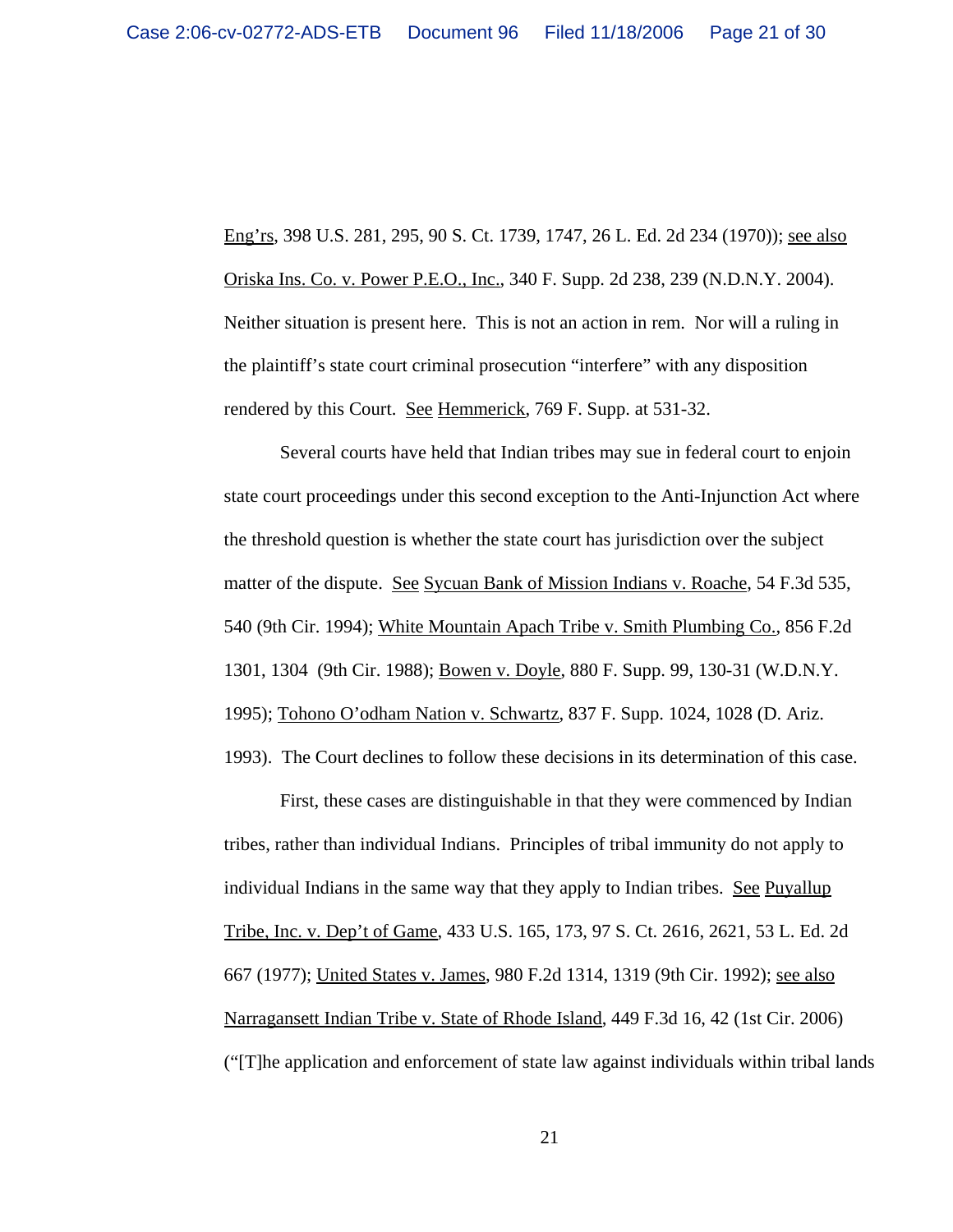by virtue of [federal legislation], and actions by the state which involve the *enforcement* of those laws *directly against the Tribe qua tribe* are totally different concepts." (citation omitted)); <u>but see United States v. Smiskin</u>, No. Cr.42107EFS, CR042108EFS, 2005 WL 1288001 (E.D. Wash. May 31, 2005) (dismissing a federal indictment on the basis of Treaty rights asserted by individual members of the Yakima Tribe in Washington State).

The plaintiff argues that his case does, in fact, involve the Shinnecock Tribe. Justice Ceresia dismissed the Article 78 proceeding, in part, because the Shinnecock Tribe was not a party to that action. In an attempt to remedy this flaw in the plaintiff's standing, he has been serving the Shinnecock Tribe with all of the papers in this action and referring to the Tribe as an interested party. The Court fails to see the significance of this conduct by the plaintiff. While the Shinnecock Tribe may certainly be interested in the outcome of the proceeding, the service of the papers on the Tribe does make the Tribe a party to this action. This is a case by an individual against State and County officials. As such, traditional rules of Tribal immunity appear to not be applicable.

Second, to the extent that the plaintiff argues that the cases support the argument that the presence of federal Indian law issues itself justifies enjoining a state court proceeding called upon to determine those issues, the Court believes that these cases conflict with a clear expression of the United States Supreme Court. As noted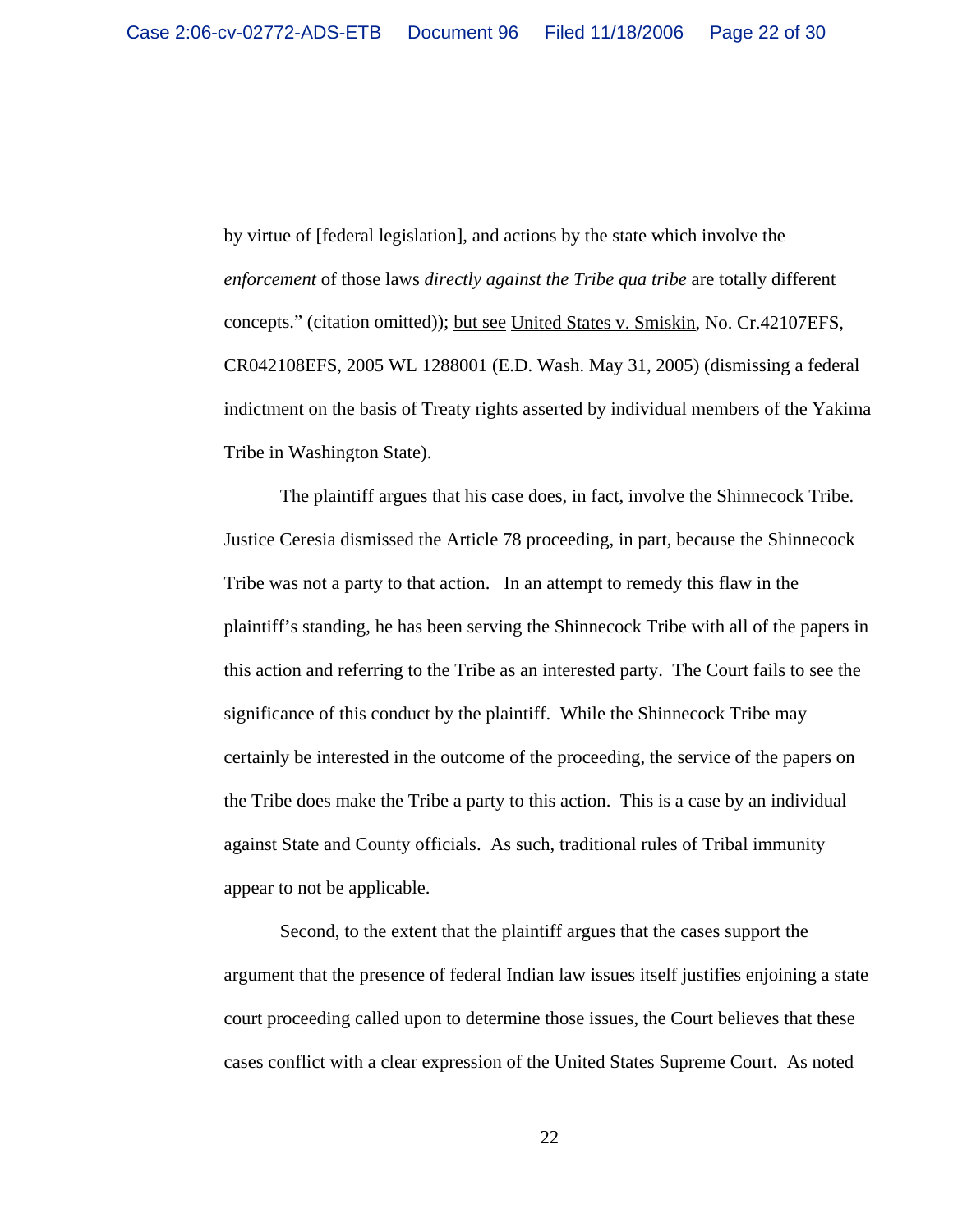above, the Supreme Court has stated that "a federal court does not have inherent power to ignore the limitations of § 2283 and to enjoin state court proceedings merely because those proceedings interfere with a protected federal right or invade an area pre-empted by federal law, even when the interference is unmistakably clear." Choo, 486 U.S. at 149-50, 108 S. Ct. at 1691.

The third exception, "to protect or effectuate [federal] judgments," is intended to prevent issues that have already been litigated in federal court from being relitigated in state court. See id. at 147-48; Smith v. Woosley, 399 F.3d 428, 434 (2d) Cir. 2005); Staffer v. Bouchard Transp. Co., 878 F.2d 638, 642 (2d Cir. 1989). This exception is not applicable here, as no federal court has yet passed on the issues raised by the plaintiff. Indeed, the circumstances of the plaintiff appear to be the opposite. The plaintiff is attempting to re-litigate in federal court matters already decided, on more than one occasion, by a state court.

Accordingly, none of the exceptions to the Anti-Injunction Act apply in this case, and the plaintiff's claims are barred.

#### **3. As to Abstention under Younger v. Harris**

In addition to the Anti-Injunction Act, the "Younger abstention doctrine creates a separate and independent barrier to federal court injunctions of pending state court proceedings." Erwin Chemerinsky, Federal Jurisdiction § 11.2.1 (4th ed. 2003). In Younger v. Harris, 401 U.S. 37, 91 S. Ct. 746, 27 L. Ed. 2d 669 (1971), the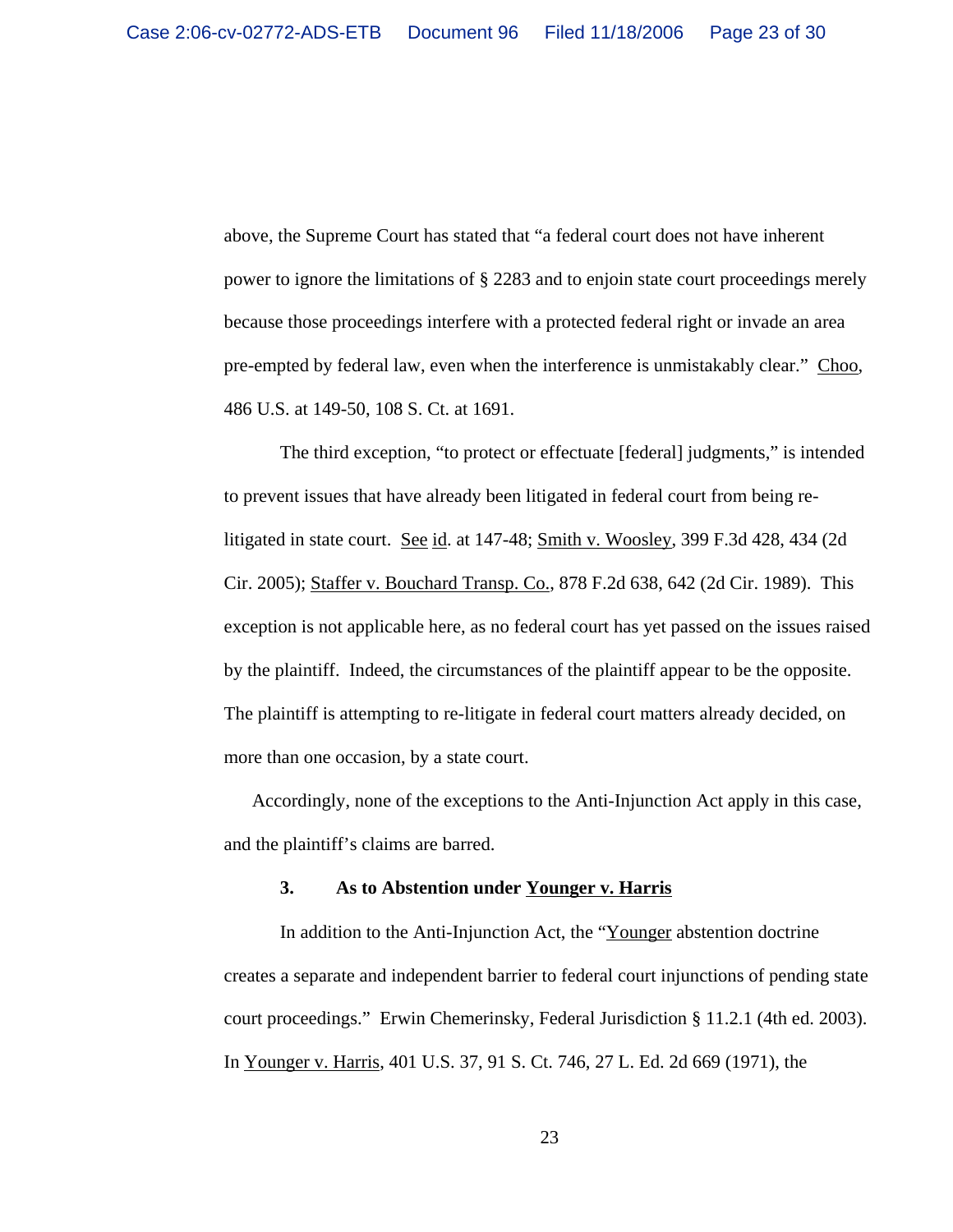Supreme Court held that principles of federalism and comity preclude a district court from interfering with pending state criminal proceedings "except in very unusual situations, where necessary to prevent immediate irreparable injury." Samuels v. Mackell, 401 U.S. 66, 69, 91 S. Ct. 764, 766, 27 L. Ed. 2d 688 (1971); see also Younger, 401 U.S. at 53-54, 91 S. Ct. at 755; Pathways, Inc. v. Dunne, 329 F.3d 108, 113-14 (2d Cir. 2003) (citation omitted).

This rule has also been made applicable to suits seeking declaratory relief. See Samuels, 401 U.S. at 73-74, 91 S. Ct. at 768 (holding that Younger also precludes the issuance of a declaratory judgment because "ordinarily a declaratory judgment will result in precisely the same interference with and disruption of state proceedings that the longstanding policy limiting injunctions was designed to avoid"). Generally, there is no irreparable injury if the state proceedings provide an appropriate venue for the plaintiff to protect his or her federally protected rights. "[T]he cost, anxiety, and inconvenience of having to defend against a single criminal prosecution, could not by themselves be considered 'irreparable' in the special legal sense of that term." Younger, 401 U.S. at 46, 91 S. Ct. at 751 (citations omitted).

In determining whether abstention is appropriate the Court must consider whether: (1) there is an ongoing state proceeding; (2) an important state interest is implicated; and (3) the plaintiff has an open avenue for review of his constitutional

24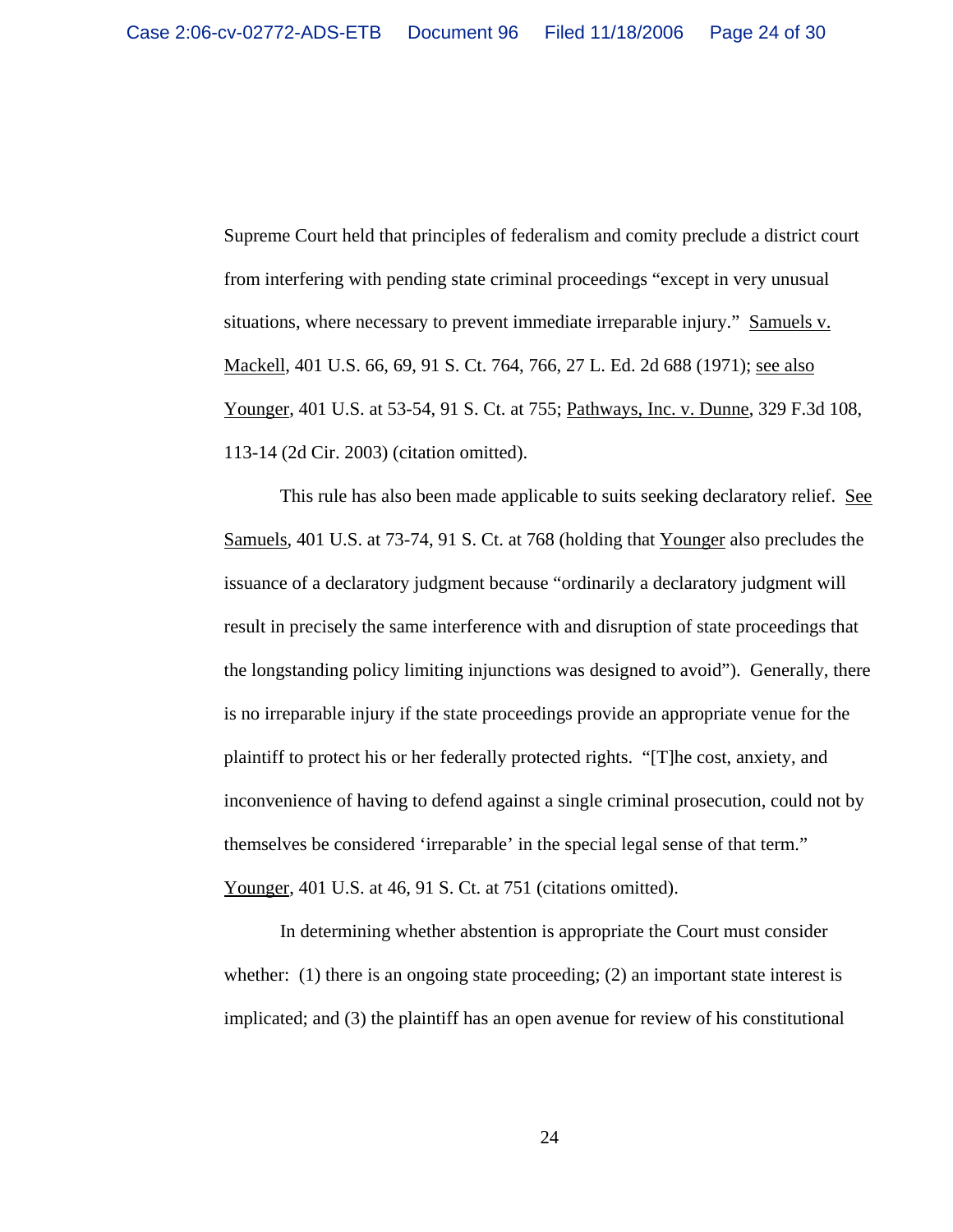claims in the state courts. Diamond "D" Constr. Corp. v. McGowan, 282 F.3d 191, 198 (2d Cir. 2004).

In this case, the first element of <u>Younger</u> is satisfied by the plaintiff's pending criminal prosecution in the Bronx. With regard to the second element, despite the plaintiff's arguments to the contrary, the Court finds that an important New York interest is implicated. Generally, the second element is satisfied any time a party seeks to enjoin a pending criminal proceeding. See Davis v. Lansing, 851 F.2d 72, 76 (2d Cir. 1988) ("There is no question that [an] ongoing prosecution implicates important state interests: Younger itself settled the importance of the state's interest in criminal proceedings."); Toback v. City of Long Beach, 948 F. Supp. 167, 170 (E.D.N.Y. 1996) ("[I]t is beyond cavil that the City has an important interest at stake simply by virtue of the ongoing criminal prosecution.") (citing Hansel v. Town Court of Springfield, 56 F.3d 391, 393 (2d Cir. 1995)). However, the plaintiff argues that the general rule does not apply in this matter because New York does not have jurisdiction to enforce its criminal laws against him and, thus, New York has no legitimate interest in his prosecution. The Court disagrees. New York has an interest in criminally prosecuting the plaintiff by virtue of 25 U.S.C. § 232, which expressly gives New York jurisdiction to do so.

Each of the cases relied upon by the plaintiff in support of his argument that New York has no legitimate interest in prosecuting him are distinguishable. First,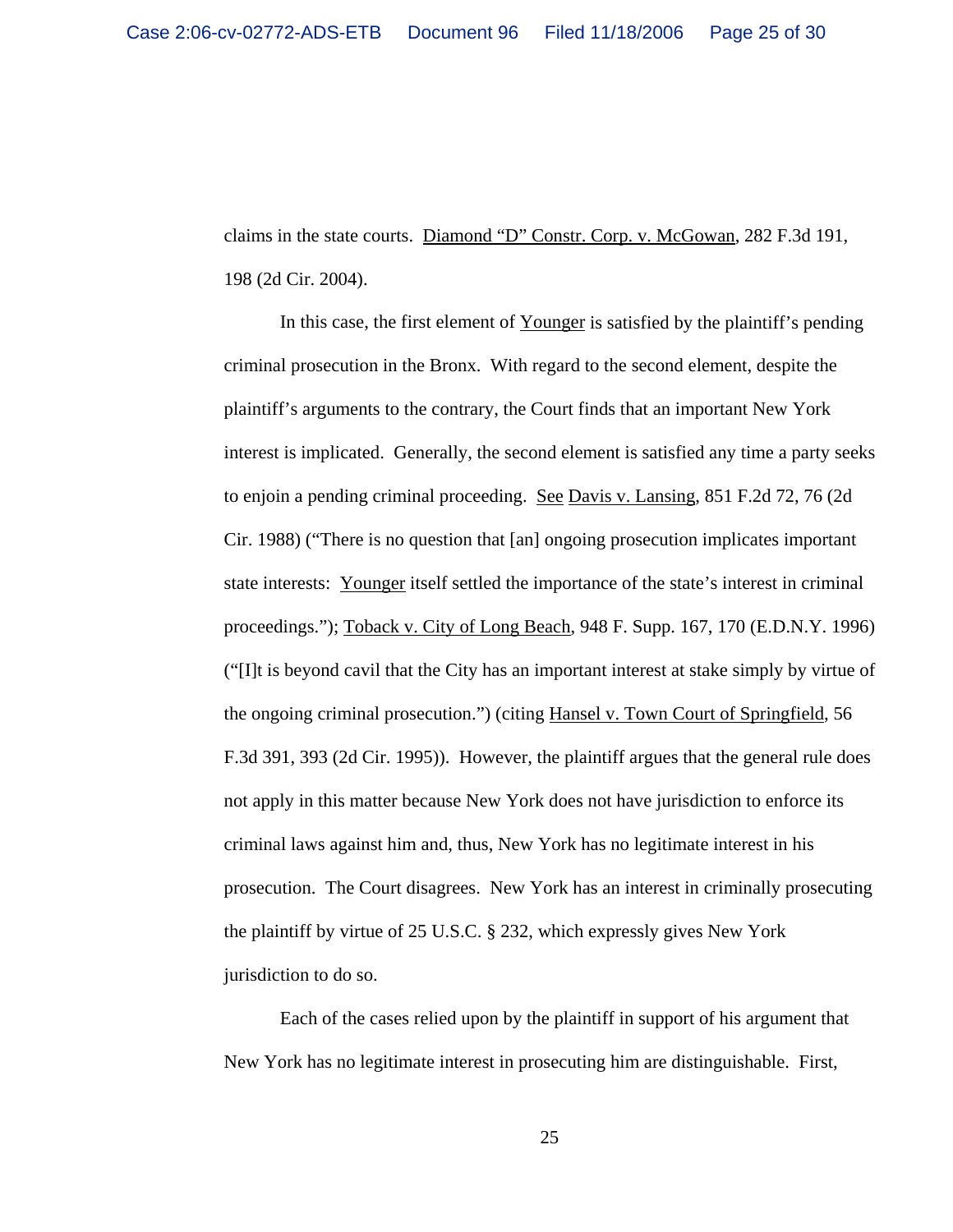each of these cases involved determinations regarding the rights of an Indian tribe, rather than an individual Indian. See generally Kiowa Tribe of Okla. v. Mfg. Techs., Inc., 523 U.S. 751, 118 S. Ct. 1700, 140 L. Ed. 2d 981 (1998); Sycuan Bank of Mission Indians v. Roache, 54 F.3d 535 (9th Cir. 1995); Fort Belknap Indian Cmty. v. Mazurek, 43 F.3d 428 (9th Cir. 1994); Seneca-Cayuga Tribe of Okla. v. Okla. ex rel Thompson, 874 F.2d 709 (10th Cir. 1989); Winnebago Tribe of Neb. v. Stovall, 216 F. Supp. 2d 1226 (D. Kan. 2002), aff'd, 341 F.3d 1202 (10th Cir. 2003). As mentioned above, principles of tribal immunity do not apply equally to individual Indians. See Puyallup Tribe, Inc., 433 U.S. at 173, 97 S. Ct. at 2621; Narragansett Indian Tribe, 449 F.3d at 42; James, 980 F.2d at 1319.

In addition, as the State Defendants correctly argue, the Kiowa case originated in state court and did not involved issues of abstention, thus the Court did not discuss Younger's "State interest" element. See generally Kiowa Tribe, 523 U.S. at 751; 118 S. Ct. at 1701. The Sycuan case held that the State of California did not have an interest in prosecuting violations of certain State gambling statutes, but only after recognizing that the same federal regulation that made those State statutes applicable on Indian land vested the United States with exclusive jurisdiction to prosecute violations of those laws that occurred on Indian land. 54 F.3d at 540-41.

The Fort Belknap case held that the State of Montana had no legitimate interest in prosecuting Indians who violated State liquor law on an Indian reservation, but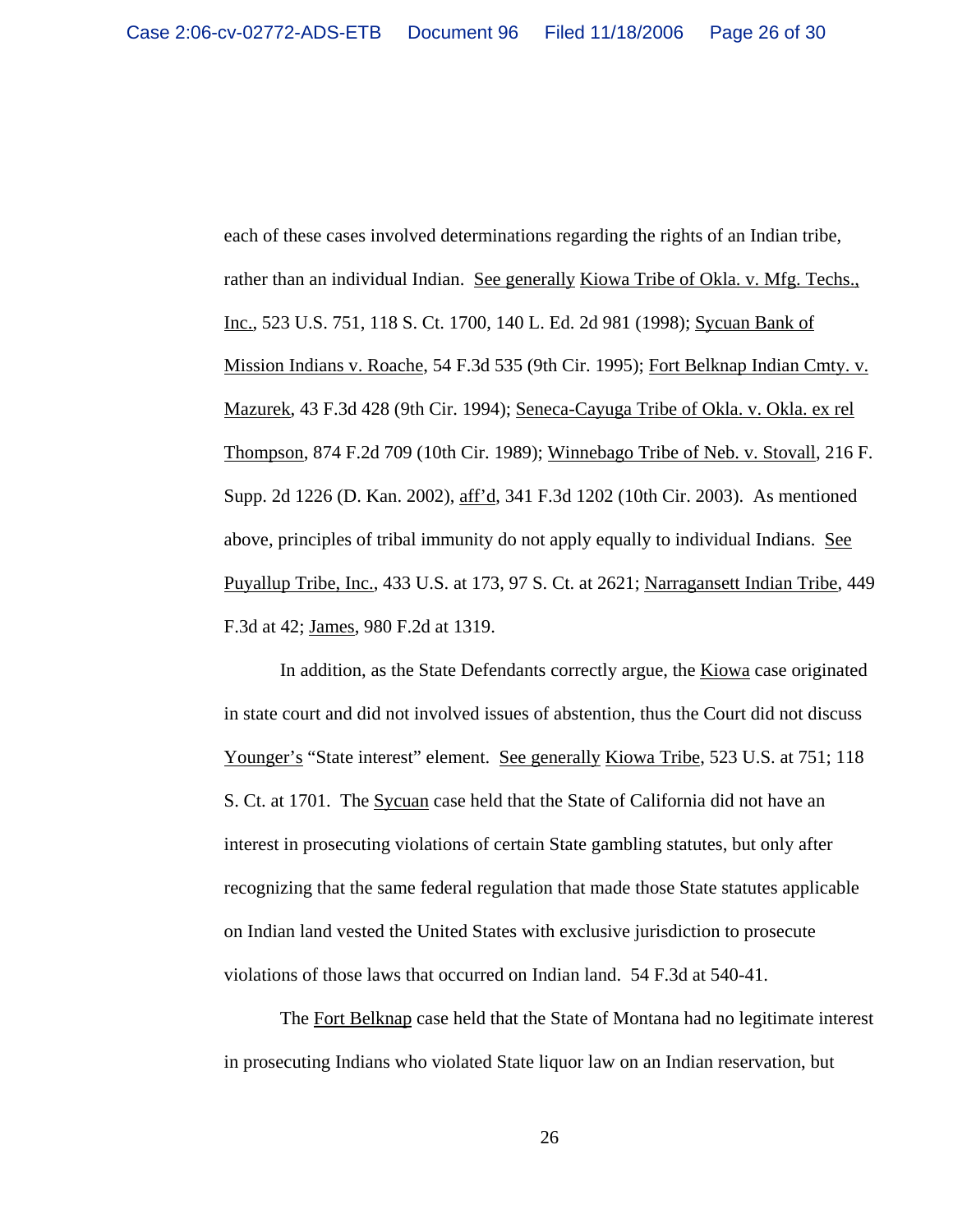expressly recognized that a State would have such an interest if there was a federal law giving the State jurisdiction to conduct such prosecutions. See 43 F.3d at 432 ("The state undoubtedly has an interest in enforcing its liquor laws, but only if federal law gives it jurisdiction to do so for violations that occur on an Indian reservation.") (emphasis added).

None of the cases relied upon by the plaintiff involved express Congressional authorization such as is presented here by 25 U.S.C. § 232. Thus, the Court finds that New York State has an important interest in the criminal prosecution of violations of its laws by Indians, even for alleged violations that occurred on Indian land.

Regarding the third element, the plaintiff has an appropriate avenue in state court for review of his constitutional claims. He can raise all of his arguments as defenses to the charges against him. Indeed, the plaintiff has done so through his unsuccessful motion to dismiss the indictment. If the plaintiff is convicted, he can renew his arguments on appeal. Although the Court makes an independent finding with respect to this element, the Court notes that the plaintiff also is likely precluded from re-litigating this issue, because it was already decided by Justice Ceresia in the plaintiff's Article 78 proceeding. See supra p. 14.

Finally, none of the exceptions to the Younger doctrine are applicable here. One such exception is based on bad faith state prosecutions. See Younger, 401 U.S. at 54, 91 S. Ct. at 755. The exception is applicable "only in cases of proven harassment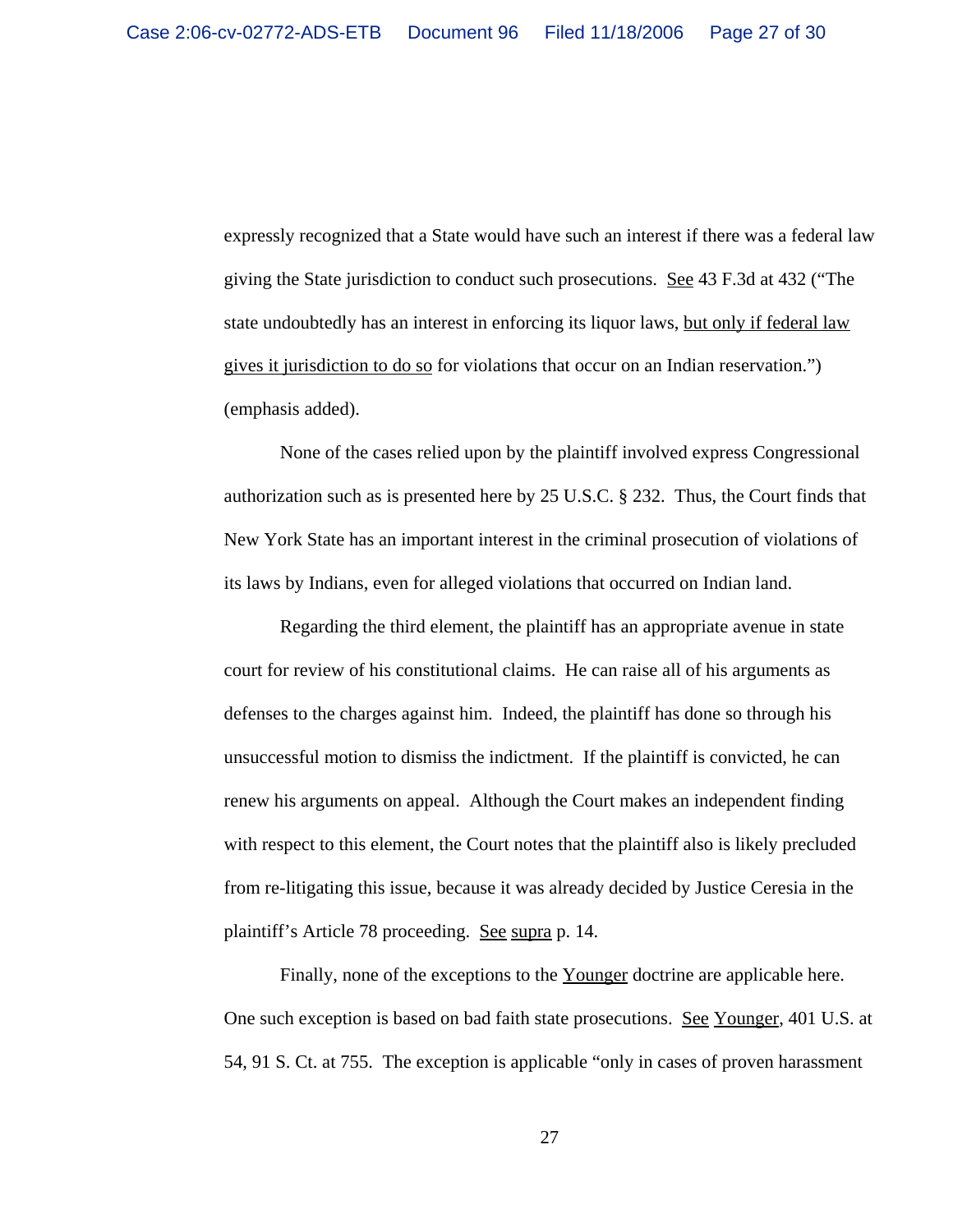prosecutions undertaken by state officials in bad faith without hope of obtaining a valid conviction" or in the presence of other extraordinary reasons. Perez v. Ledesma, 401 U.S. 82, 85, 91 S. Ct. 674, 677, 27 L. Ed. 2d 701 (1971). No such bad faith is evident here.

Accordingly, the Court will abstain from exercising that jurisdiction under Younger and its progeny.

#### **D. As to the Remaining Defendants**

The defendant Bowes moves for judgment on the pleadings based on the following grounds: (1) Younger abstention; (2) the Rooker-Feldman doctrine; (3) Eleventh Amendment immunity; (4) absolute prosecutorial immunity; and (5) qualified immunity. For the reasons discussed above, Bowes' motion for judgment on the pleadings is granted based on the Younger abstention doctrine. Although Bowes did not argue in favor of dismissal of the complaint based on preclusion or the Anti-Injunction Act, the principles discussed above are also applicable to the claims against her.

The defendants Nohai and Millington have not appeared in this action. However, in the Court's view, the complaint should be dismissed as against these defendants as well. Nohai and Millington are sued in their official capacities as New York State police officers. Thus, the plaintiff's claims against them are really claims against the State of New York. See Berman Enters., Inc. v. Jorling, 3 F.3d 602, 606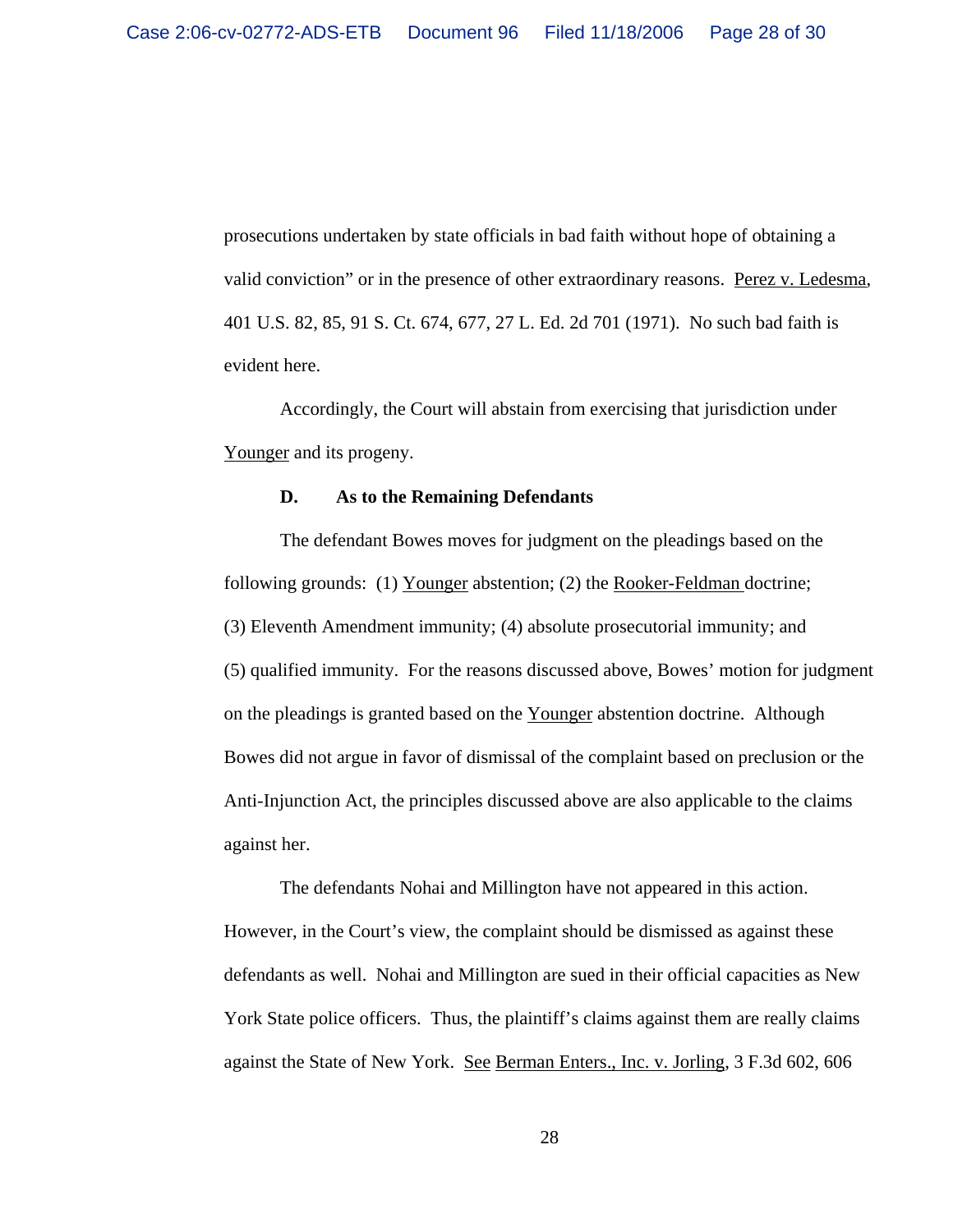(2d Cir. 1993) (citation omitted). Because the Court has determined that the plaintiff's claims against the State Defendants are barred by res judicata, collateral estoppel, the Anti-Injunction, and Younger, the Court finds no basis upon which to permit the case to continue against these absent defendants. Accordingly, the Court sua sponte dismisses the claims against the defendants Nohai and Millington.

### **III. CONCLUSION**

Based on the foregoing, it is hereby

**ORDERED**, that the State Defendants' motion to dismiss the complaint is granted; and it is further

**ORDERED**, that the defendant Bowes' motion for judgment on the pleadings is granted; and it is further

**ORDERED**, that the Court sua sponte dismisses the complaint as against the defendants Nohai and Millington; and it is further

**ORDERED**, that the plaintiff's motion for a preliminary injunction is denied; and it is further

**ORDERED**, that the plaintiff's motion for temporary restraining order is denied; and it is further

**ORDERED**, that the plaintiff's request for a pre-summary judgment motion conference is denied; and it is further

**ORDERED**, that the complaint is dismissed; and it is further